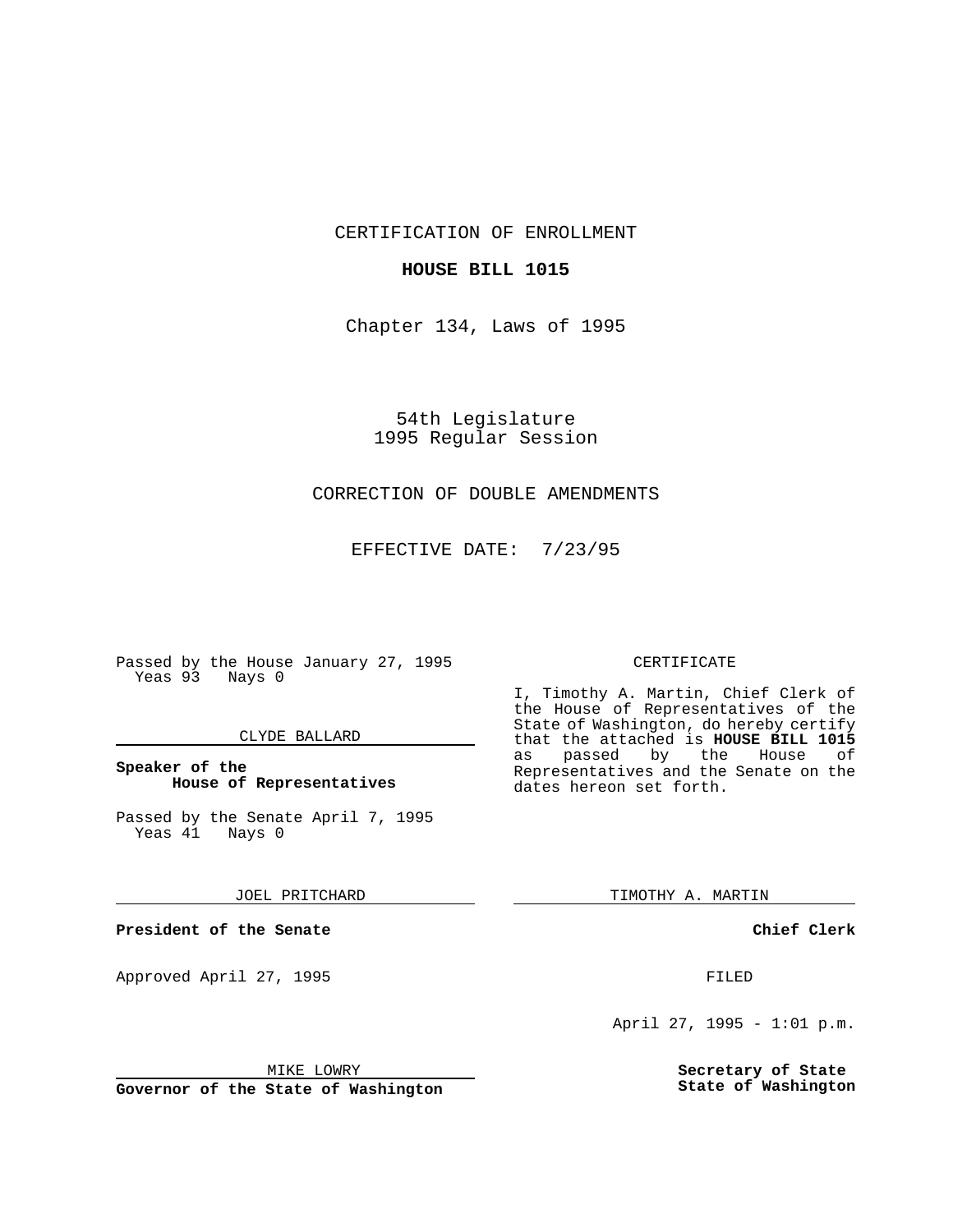# **HOUSE BILL 1015** \_\_\_\_\_\_\_\_\_\_\_\_\_\_\_\_\_\_\_\_\_\_\_\_\_\_\_\_\_\_\_\_\_\_\_\_\_\_\_\_\_\_\_\_\_\_\_

\_\_\_\_\_\_\_\_\_\_\_\_\_\_\_\_\_\_\_\_\_\_\_\_\_\_\_\_\_\_\_\_\_\_\_\_\_\_\_\_\_\_\_\_\_\_\_

Passed Legislature - 1995 Regular Session

## **State of Washington 54th Legislature 1995 Regular Session**

**By** Representatives Padden, Dellwo, Costa, Appelwick and Silver; by request of Statute Law Committee

Prefiled 12/30/94. Read first time 01/09/95. Referred to Committee on Law and Justice.

 AN ACT Relating to correcting double amendments from the 1994 legislative sessions; reenacting RCW 13.40.020, 30.04.215, 30.08.020, 30.08.040, 30.08.095, 30.08.190, 32.32.025, 35.23.051, 35.23.101, 35.23.850, 35A.06.020, 36.21.011, 41.32.500, 84.40.080, and 84.48.050; and repealing RCW 35.23.310.

BE IT ENACTED BY THE LEGISLATURE OF THE STATE OF WASHINGTON:

 **Sec. 1.** RCW 13.40.020 and 1994 1st sp.s.c7s 520, 1994 c 271 s 803, and 1994 c 261 s 18 are each reenacted to read as follows:

For the purposes of this chapter:

 (1) "Serious offender" means a person fifteen years of age or older who has committed an offense which if committed by an adult would be: (a) A class A felony, or an attempt to commit a class A felony;

(b) Manslaughter in the first degree; or

 (c) Assault in the second degree, extortion in the first degree, child molestation in the second degree, kidnapping in the second degree, robbery in the second degree, residential burglary, or burglary in the second degree, where such offenses include the infliction of bodily harm upon another or where during the commission of or immediate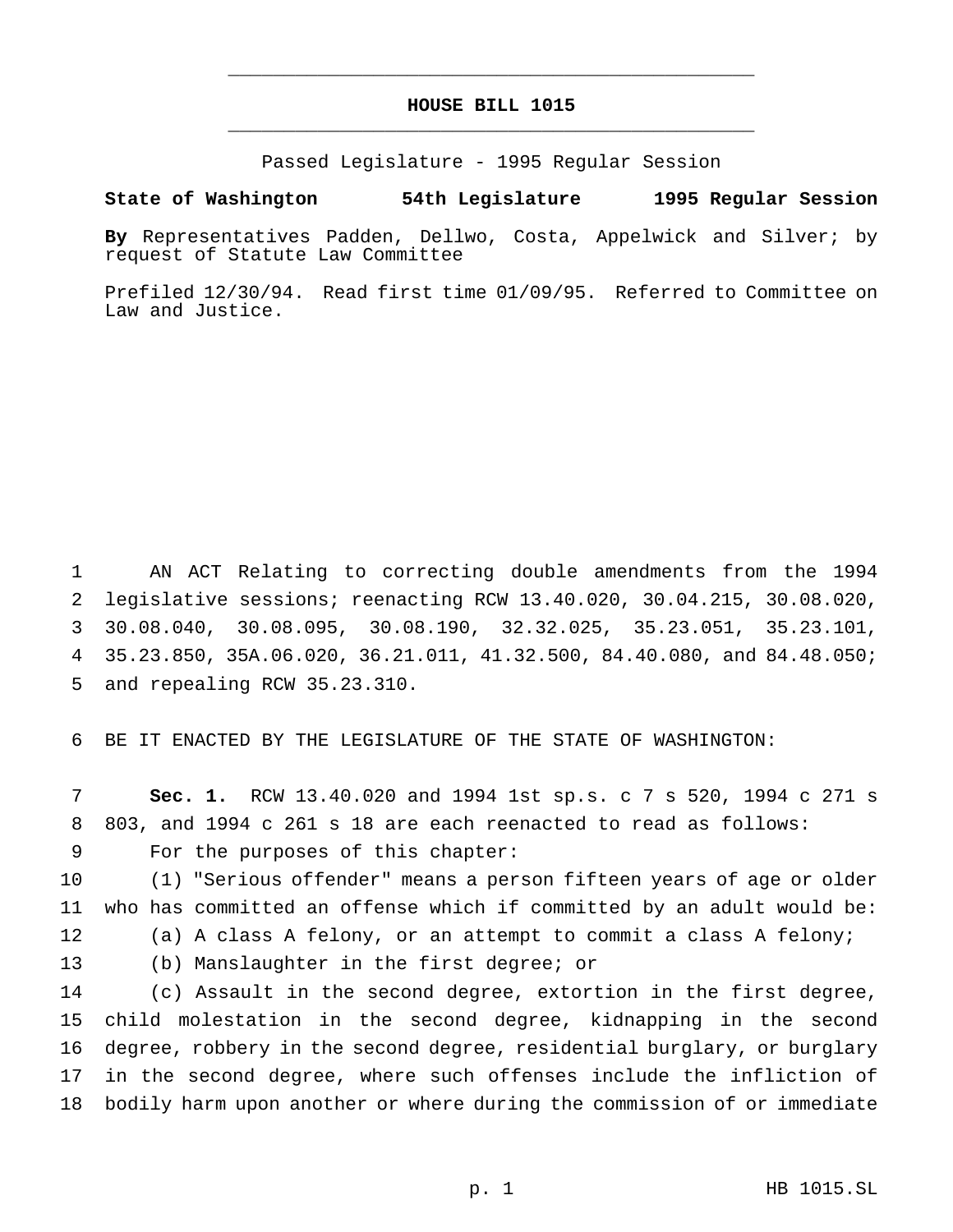withdrawal from such an offense the perpetrator is armed with a deadly weapon;

 (2) "Community service" means compulsory service, without compensation, performed for the benefit of the community by the offender as punishment for committing an offense. Community service may be performed through public or private organizations or through work crews;

 (3) "Community supervision" means an order of disposition by the court of an adjudicated youth not committed to the department or an order granting a deferred adjudication pursuant to RCW 13.40.125. A community supervision order for a single offense may be for a period of up to two years for a sex offense as defined by RCW 9.94A.030 and up to one year for other offenses. As a mandatory condition of any term of community supervision, the court shall order the juvenile to refrain from committing new offenses. As a mandatory condition of community supervision, the court shall order the juvenile to comply with the mandatory school attendance provisions of chapter 28A.225 RCW and to inform the school of the existence of this requirement. Community supervision is an individualized program comprised of one or more of the following:

(a) Community-based sanctions;

(b) Community-based rehabilitation;

(c) Monitoring and reporting requirements;

 (4) Community-based sanctions may include one or more of the following:

(a) A fine, not to exceed one hundred dollars;

 (b) Community service not to exceed one hundred fifty hours of service;

 (5) "Community-based rehabilitation" means one or more of the following: Attendance of information classes; counseling, outpatient substance abuse treatment programs, outpatient mental health programs, anger management classes, education or outpatient treatment programs to prevent animal cruelty, or other services; or attendance at school or other educational programs appropriate for the juvenile as determined by the school district. Placement in community-based rehabilitation programs is subject to available funds;

 (6) "Monitoring and reporting requirements" means one or more of the following: Curfews; requirements to remain at home, school, work, or court-ordered treatment programs during specified hours;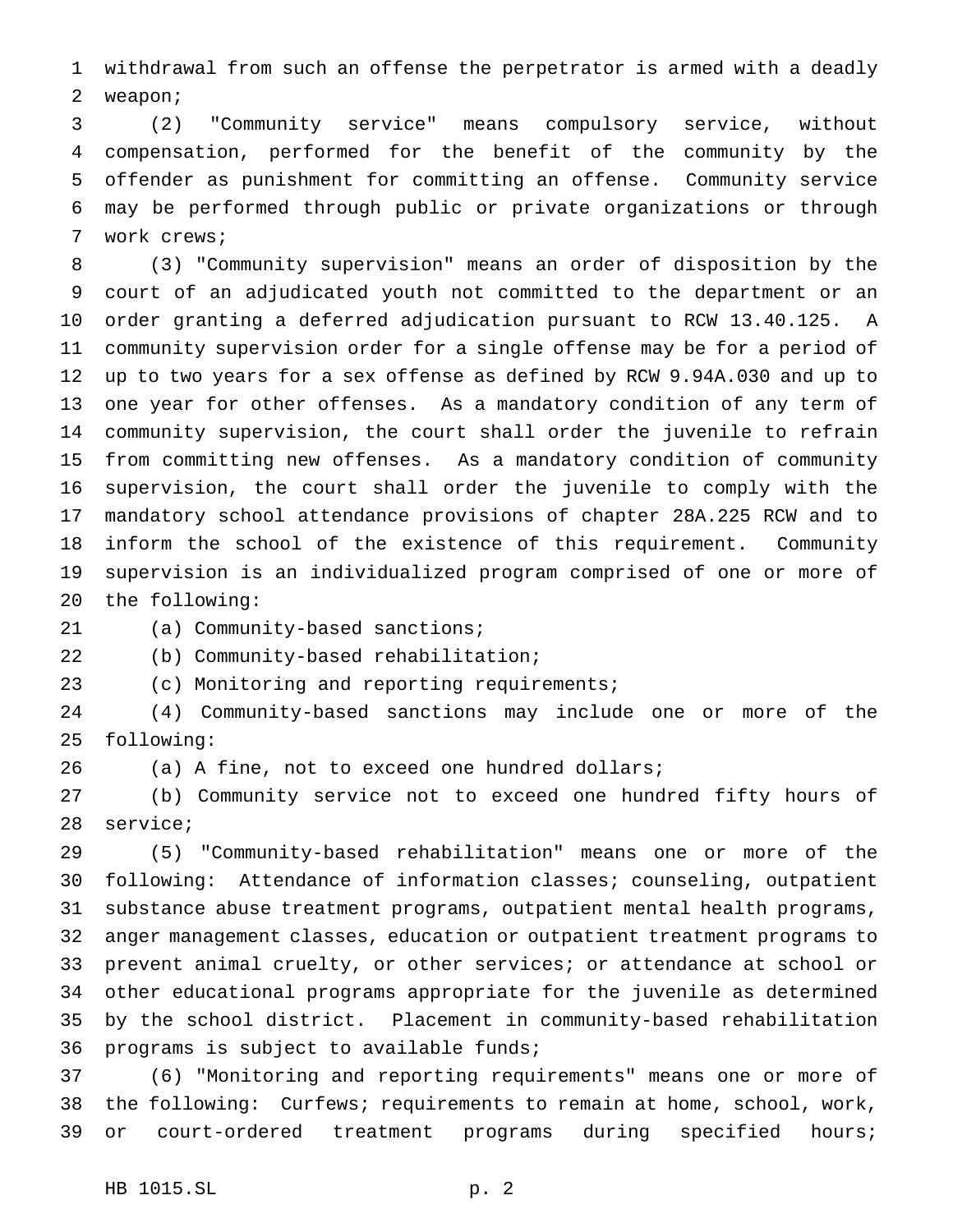restrictions from leaving or entering specified geographical areas; requirements to report to the probation officer as directed and to remain under the probation officer's supervision; and other conditions or limitations as the court may require which may not include confinement;

 (7) "Confinement" means physical custody by the department of social and health services in a facility operated by or pursuant to a contract with the state, or physical custody in a detention facility operated by or pursuant to a contract with any county. The county may operate or contract with vendors to operate county detention facilities. The department may operate or contract to operate detention facilities for juveniles committed to the department. Pretrial confinement or confinement of less than thirty-one days imposed as part of a disposition or modification order may be served consecutively or intermittently, in the discretion of the court;

 (8) "Court", when used without further qualification, means the juvenile court judge(s) or commissioner(s);

 (9) "Criminal history" includes all criminal complaints against the respondent for which, prior to the commission of a current offense:

 (a) The allegations were found correct by a court. If a respondent is convicted of two or more charges arising out of the same course of conduct, only the highest charge from among these shall count as an offense for the purposes of this chapter; or

 (b) The criminal complaint was diverted by a prosecutor pursuant to the provisions of this chapter on agreement of the respondent and after an advisement to the respondent that the criminal complaint would be considered as part of the respondent's criminal history. A successfully completed deferred adjudication shall not be considered part of the respondent's criminal history;

 (10) "Department" means the department of social and health services;

 (11) "Detention facility" means a county facility, paid for by the county, for the physical confinement of a juvenile alleged to have committed an offense or an adjudicated offender subject to a disposition or modification order. "Detention facility" includes county group homes, inpatient substance abuse programs, juvenile basic training camps, and electronic monitoring;

 (12) "Diversion unit" means any probation counselor who enters into a diversion agreement with an alleged youthful offender, or any other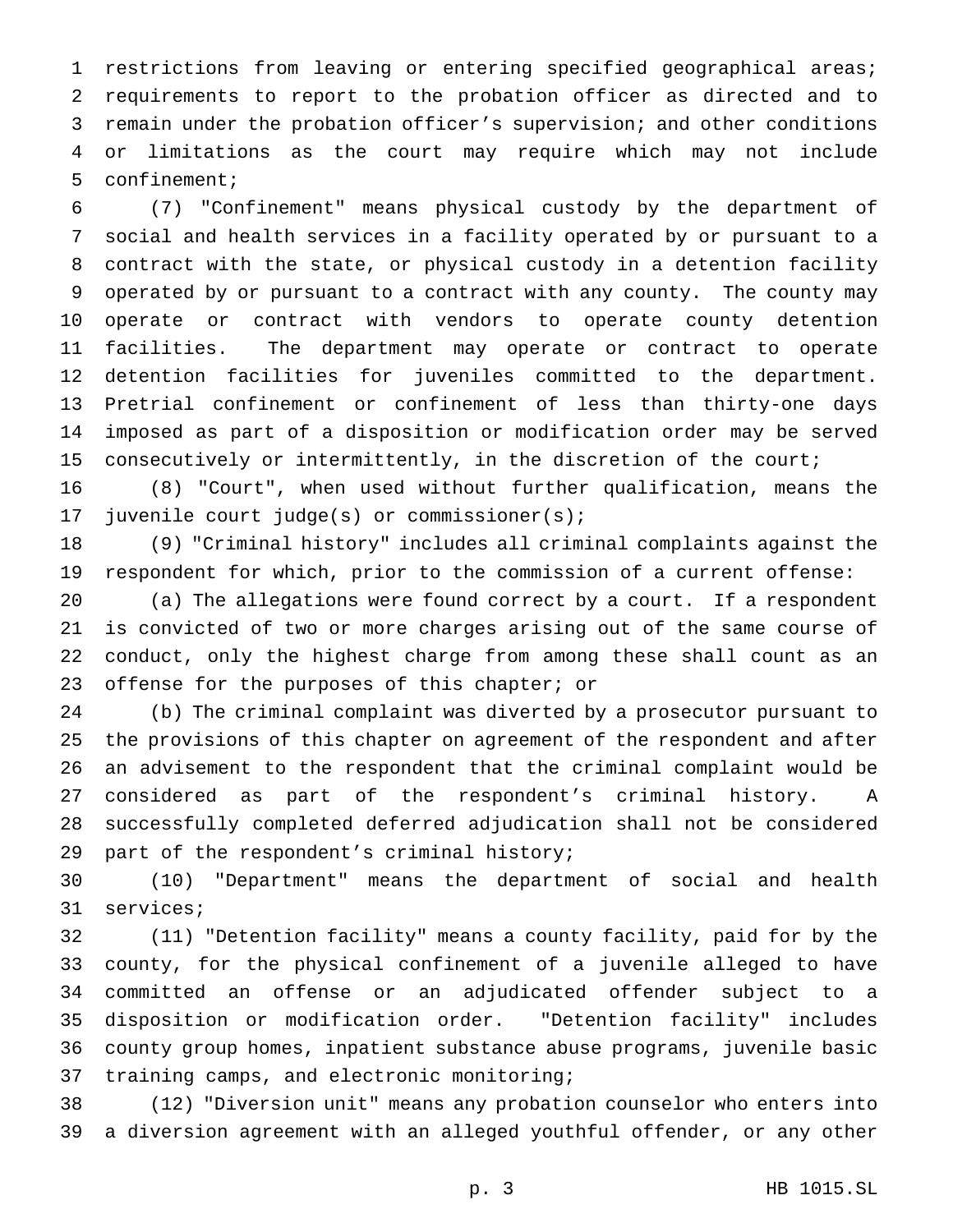person, community accountability board, or other entity except a law enforcement official or entity, with whom the juvenile court administrator has contracted to arrange and supervise such agreements pursuant to RCW 13.40.080, or any person, community accountability board, or other entity specially funded by the legislature to arrange and supervise diversion agreements in accordance with the requirements of this chapter. For purposes of this subsection, "community accountability board" means a board comprised of members of the local community in which the juvenile offender resides. The superior court shall appoint the members. The boards shall consist of at least three and not more than seven members. If possible, the board should include a variety of representatives from the community, such as a law enforcement officer, teacher or school administrator, high school student, parent, and business owner, and should represent the cultural diversity of the local community;

 (13) "Institution" means a juvenile facility established pursuant to chapters 72.05 and 72.16 through 72.20 RCW;

 (14) "Juvenile," "youth," and "child" mean any individual who is under the chronological age of eighteen years and who has not been previously transferred to adult court pursuant to RCW 13.40.110 or who is otherwise under adult court jurisdiction;

 (15) "Juvenile offender" means any juvenile who has been found by the juvenile court to have committed an offense, including a person eighteen years of age or older over whom jurisdiction has been extended under RCW 13.40.300;

 (16) "Manifest injustice" means a disposition that would either impose an excessive penalty on the juvenile or would impose a serious, 28 and clear danger to society in light of the purposes of this chapter; (17) "Middle offender" means a person who has committed an offense

 and who is neither a minor or first offender nor a serious offender; (18) "Minor or first offender" means a person whose current

 offense(s) and criminal history fall entirely within one of the following categories:

(a) Four misdemeanors;

(b) Two misdemeanors and one gross misdemeanor;

(c) One misdemeanor and two gross misdemeanors; and

(d) Three gross misdemeanors.

 For purposes of this definition, current violations shall be counted as misdemeanors;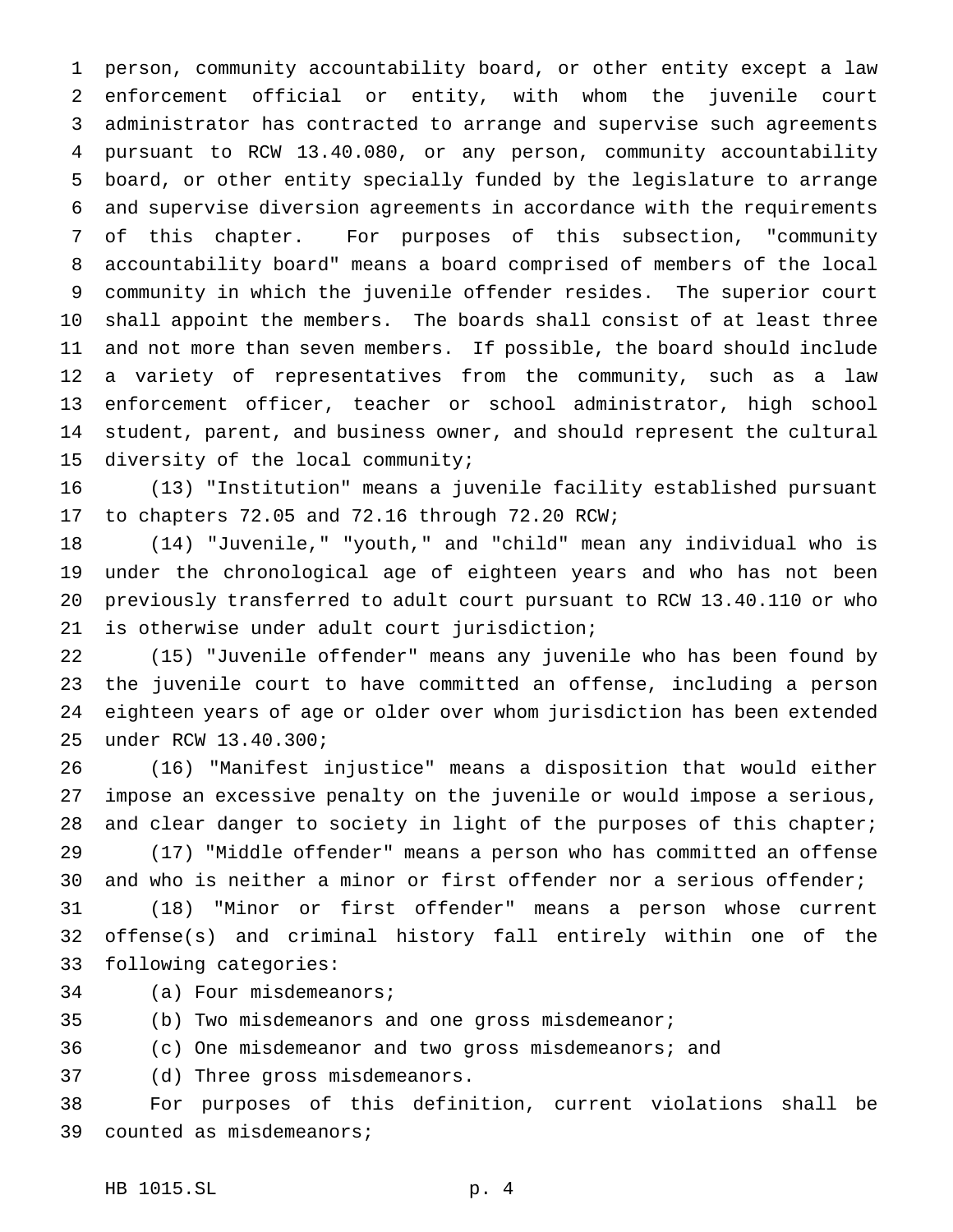(19) "Offense" means an act designated a violation or a crime if committed by an adult under the law of this state, under any ordinance of any city or county of this state, under any federal law, or under the law of another state if the act occurred in that state;

 (20) "Respondent" means a juvenile who is alleged or proven to have committed an offense;

 (21) "Restitution" means financial reimbursement by the offender to the victim, and shall be limited to easily ascertainable damages for injury to or loss of property, actual expenses incurred for medical treatment for physical injury to persons, lost wages resulting from physical injury, and costs of the victim's counseling reasonably related to the offense if the offense is a sex offense. Restitution shall not include reimbursement for damages for mental anguish, pain and suffering, or other intangible losses. Nothing in this chapter shall limit or replace civil remedies or defenses available to the victim or offender;

 (22) "Secretary" means the secretary of the department of social and health services. "Assistant secretary" means the assistant 19 secretary for juvenile rehabilitation for the department;

 (23) "Services" mean services which provide alternatives to incarceration for those juveniles who have pleaded or been adjudicated guilty of an offense or have signed a diversion agreement pursuant to this chapter;

 (24) "Sex offense" means an offense defined as a sex offense in RCW 9.94A.030;

 (25) "Sexual motivation" means that one of the purposes for which the respondent committed the offense was for the purpose of his or her sexual gratification;

 (26) "Foster care" means temporary physical care in a foster family home or group care facility as defined in RCW 74.15.020 and licensed by the department, or other legally authorized care;

 (27) "Violation" means an act or omission, which if committed by an adult, must be proven beyond a reasonable doubt, and is punishable by sanctions which do not include incarceration;

 (28) "Violent offense" means a violent offense as defined in RCW 9.94A.030.

# EXPLANATORY NOTE

 RCW 13.40.020 was amended three times by the 1994 legislature. Chapter 261 s 18 expanded "community-based rehabilitation" to include education or outpatient treatment programs to prevent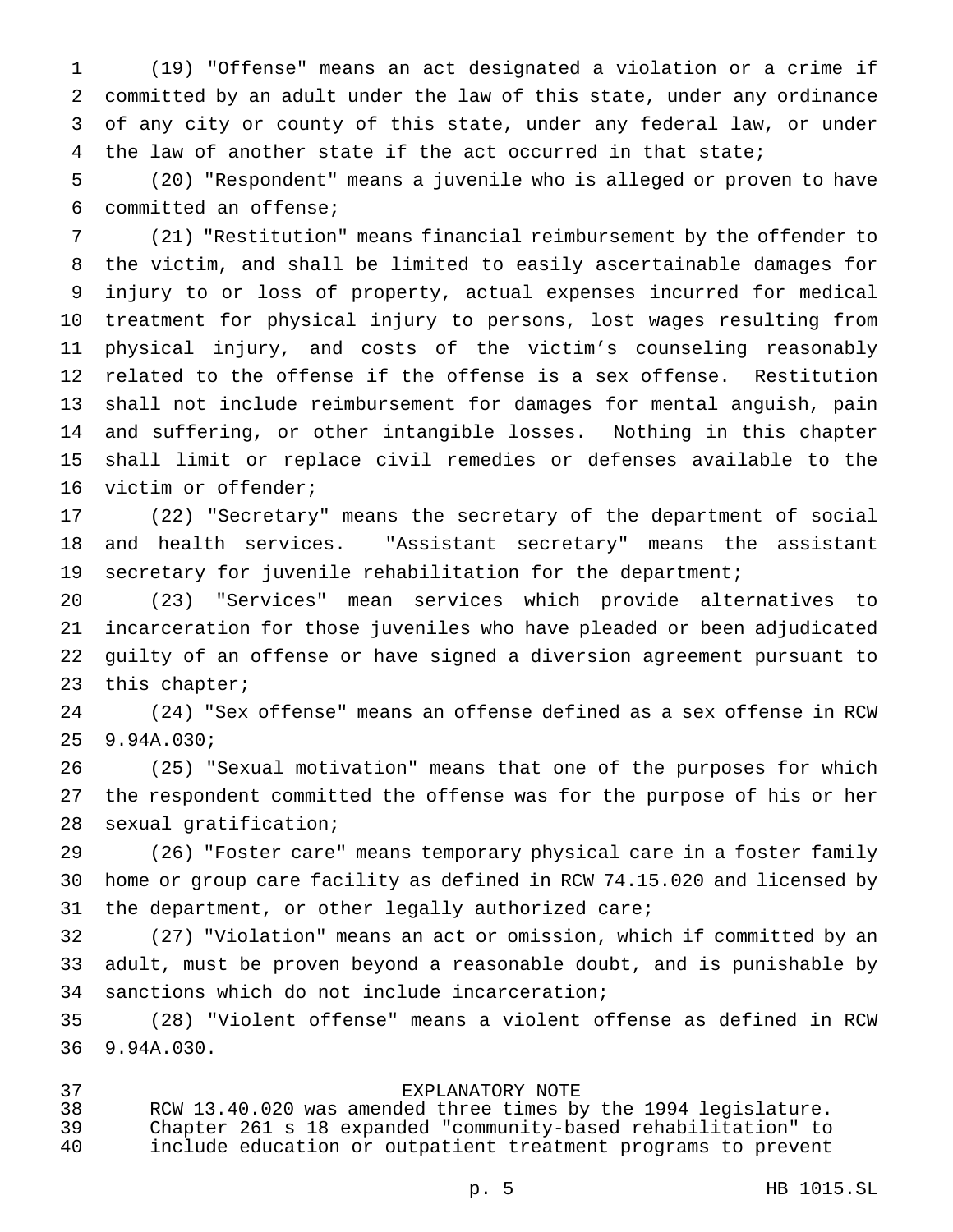animal cruelty; chapter 271 s 803 excluded felony stalking 2 from the class C felony offenses included in the "minor or<br>3 first offender" definition; and chapter 7 lst sp.s. s 520, first offender" definition; and chapter 7 1st sp.s. s 520, 4 among other changes, deleted all class C felony offenses from<br>5 the "minor or first offender" definition. The purpose of this 5 the "minor or first offender" definition. The purpose of this<br>6 bill is to give effect to all amendments by reenacting the bill is to give effect to all amendments by reenacting the section including all amendments.

 **Sec. 2.** RCW 30.04.215 and 1994 c 256 s 37 and 1994 c 92 s 20 are each reenacted to read as follows:

 (1) Notwithstanding any other provisions of law, in addition to all powers enumerated by this title, and those necessarily implied therefrom, a bank may engage in other business activities that have been determined by the board of governors of the federal reserve system or by the United States Congress to be closely related to the business of banking, as of December 31, 1993.

 (2) A bank that desires to perform an activity that is not expressly authorized by subsection (1) of this section shall first apply to the director for authorization to conduct such activity. Within thirty days of the receipt of this application, the director shall determine whether the activity is closely related to the business of banking, whether the public convenience and advantage will be promoted, whether the activity is apt to create an unsafe or unsound practice by the bank and whether the applicant is capable of performing such an activity. If the director finds the activity to be closely related to the business of banking and the bank is otherwise qualified, he or she shall forthwith inform the applicant that the activity is authorized. If the director determines that such activity is not closely related to the business of banking or the bank is not otherwise qualified, he or she shall forthwith inform the applicant in writing. The applicant shall have the right to appeal from an unfavorable determination in accordance with the procedures of the Administrative Procedure Act, chapter 34.05 RCW. In determining whether a particular activity is closely related to the business of banking, the director shall be guided by the rulings of the board of governors of the federal reserve system and the comptroller of the currency in making determinations in connection with the powers exercisable by bank holding companies, and the activities performed by other commercial banks or their holding companies.

 (3) In addition to all powers enumerated by this title, and those necessarily implied therefrom, a bank may engage in other business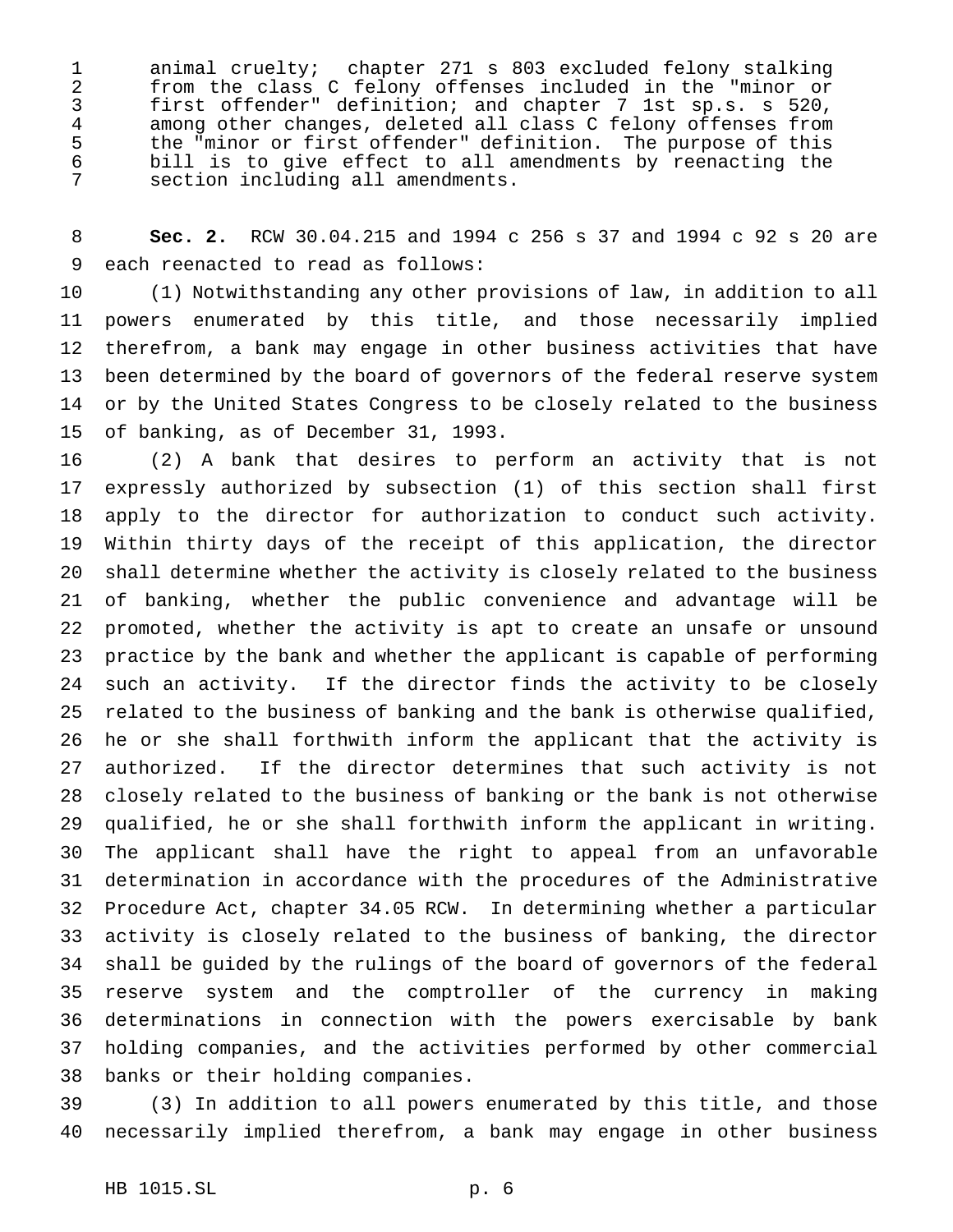activities that are determined by the director, by rule adopted pursuant to chapter 34.05 RCW, to be closely related to the business of banking, or necessary or convenient thereto, and the exercise thereof will promote the public convenience and advantage. Provided, however, that such other business activities shall also have been determined by the board of governors of the federal reserve system or by the United States congress to be closely related to the business of banking.

 (4) Any activity which may be performed by a bank, except the taking of deposits, may be performed by (a) a corporation or (b) another entity approved by the director, which in either case is owned in whole or in part by the bank.

12 EXPLANATORY NOTE<br>13 RCW 30.04.215 was amended twice by RCW 30.04.215 was amended twice by the 1994 legislature. Chapter 92 s 20 made technical corrections, and chapter 256 s 37 made technical corrections and revised regulation of financial institutions and securities. The purpose of this bill is to give effect to both amendments by reenacting the section including both amendments.

 **Sec. 3.** RCW 30.08.020 and 1994 c 256 s 42 and 1994 c 92 s 43 are each reenacted to read as follows:

 Persons desiring to incorporate a bank or trust company shall file with the director a notice of their intention to organize a bank or trust company in such form and containing such information as the director shall prescribe by rule, together with proposed articles of incorporation, which shall be submitted for examination to the director at his or her office in Olympia.

The proposed articles of incorporation shall state:

(1) The name of such bank or trust company.

 (2) The city, village or locality and county where the head office of such corporation is to be located.

 (3) The nature of its business, whether that of a commercial bank, or a trust company.

 (4) The amount of its capital stock, which shall be divided into shares of a par or no par value as may be provided in the articles of incorporation.

 (5) The names and places of residence and mailing addresses of the persons who as directors are to manage the corporation until the first annual meeting of its stockholders.

 (6) If there is to be preferred or special classes of stock, a statement of preferences, voting rights, if any, limitations and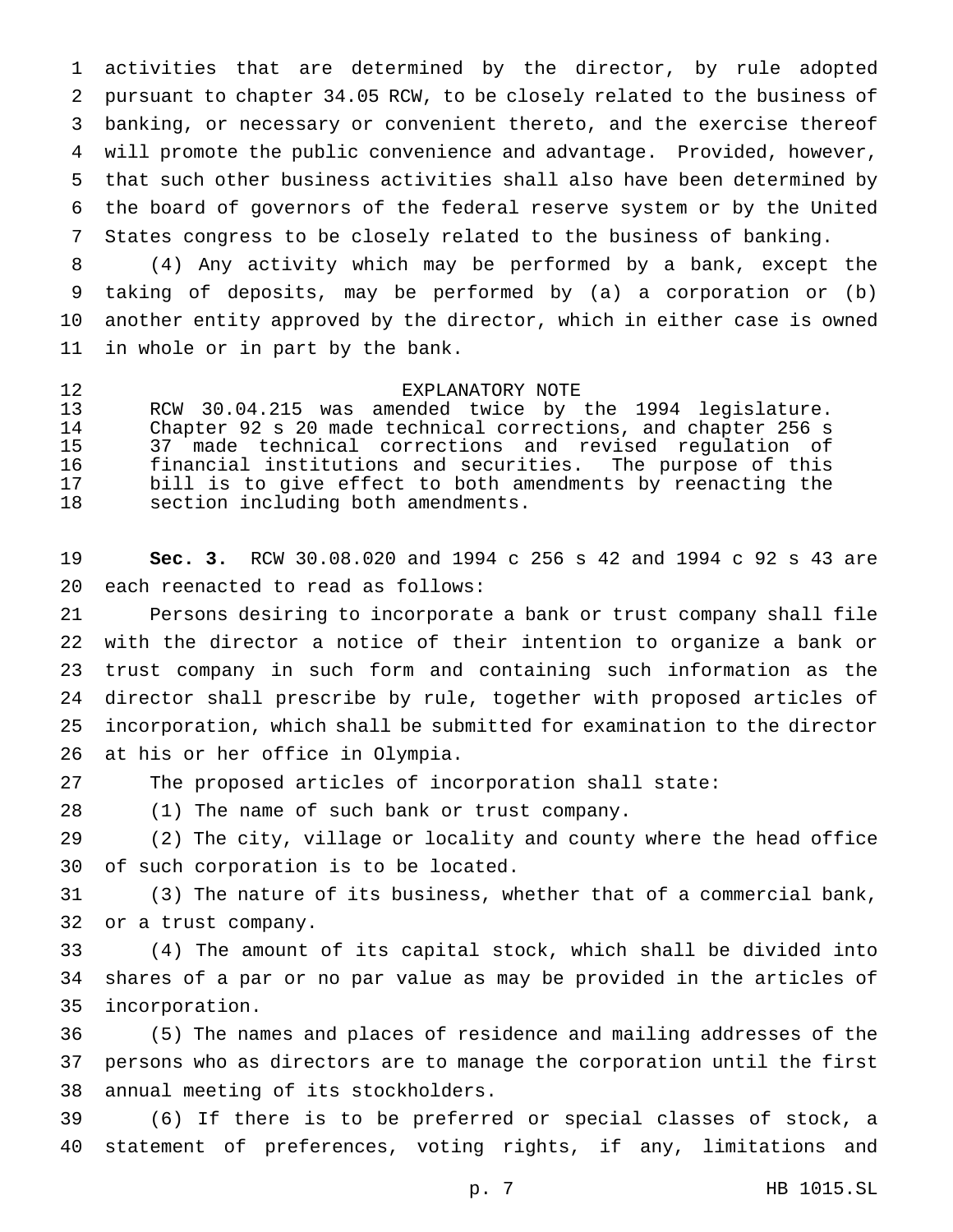relative rights in respect of the shares of each class; or a statement that the shares of each class shall have the attributes as shall be determined by the bank's board of directors from time to time with the approval of the director.

 (7) Any provision granting the shareholders the preemptive right to acquire additional shares of the bank and any provision granting shareholders the right to cumulate their votes.

 (8) Any provision, not inconsistent with law, which the incorporators elect to set forth in the articles of incorporation for the regulation of the affairs of the corporation, including any provision restricting the transfer of shares, any provision which under this title is required or permitted to be set forth in the bylaws, and any provision permitted by RCW 23B.17.030.

 (9) Any provision the incorporators elect to so set forth, not inconsistent with law or the purposes for which the bank is organized, or any provision limiting any of the powers granted in this title.

 It shall not be necessary to set forth in the articles of incorporation any of the corporate powers granted in this title. The articles of incorporation shall be signed by all of the incorporators.

 EXPLANATORY NOTE RCW 30.08.020 was amended twice by the 1994 legislature. Chapter 92 s 43 made technical corrections, and chapter 256 s 42 made technical corrections and revised regulation of financial institutions and securities. The purpose of this bill is to give effect to both amendments by reenacting the section including both amendments.

 **Sec. 4.** RCW 30.08.040 and 1994 c 256 s 43 and 1994 c 92 s 45 are each reenacted to read as follows:

 After the director is satisfied of the above facts, and, within six months of the date the notice of intention to organize has been received in his or her office, the director shall notify the incorporators to file executed articles of incorporation with the director in triplicate. Unless the director otherwise consents in writing, such articles shall be in the same form and shall contain the same information as the proposed articles and shall be filed with the director within ten days of such notice. Within thirty days after the receipt of such articles of incorporation, the director shall endorse upon each of the triplicates thereof, over his or her official signature, the word "approved," or the word "refused," with the date of such endorsement. In case of refusal the director shall forthwith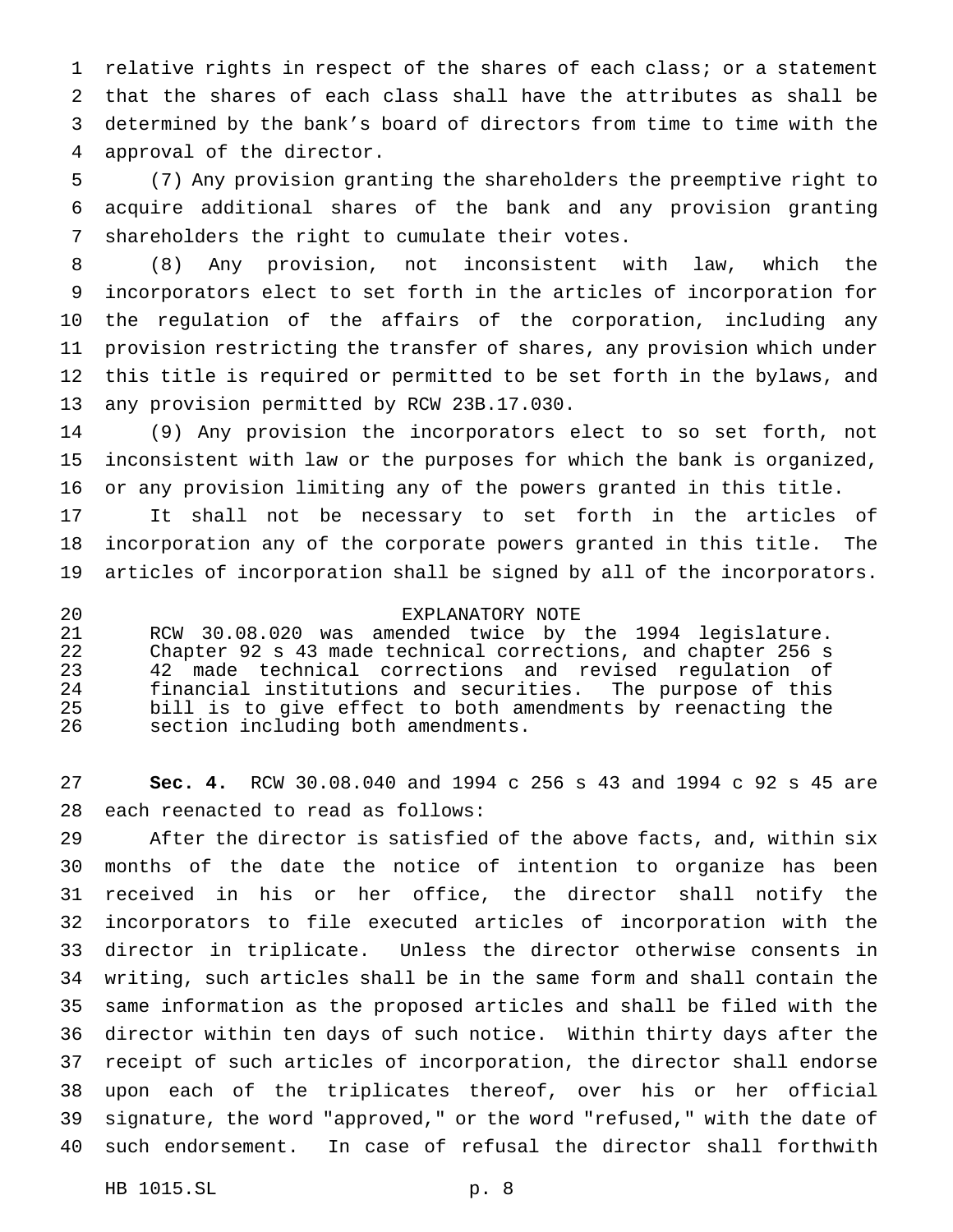return one of the triplicates, so endorsed, together with a statement explaining the reason for refusal to the person from whom the articles were received, which refusal shall be conclusive, unless the incorporators, within ten days of the issuance of such notice of refusal, shall request a hearing pursuant to the Administrative Procedure Act, chapter 34.05 RCW, as now or hereafter amended.

 EXPLANATORY NOTE RCW 30.08.040 was amended twice by the 1994 legislature. Chapter 92 s 45 made technical corrections, and chapter 256 s 43 made technical corrections and revised regulation of financial institutions and securities. The purpose of this bill is to give effect to both amendments by reenacting the section including both amendments.

 **Sec. 5.** RCW 30.08.095 and 1994 c 256 s 49 and 1994 c 92 s 56 are each reenacted to read as follows:

The director shall collect fees for the following services:

 For filing application for certificate of authority and attendant investigation as outlined in the law;

 For filing application for certificate conferring trust powers upon a state or national bank;

 For filing articles of incorporation, or amendments thereof, or other certificates required to be filed in his or her office;

For filing merger agreement and attendant investigation;

 For filing application to relocate main office or branch and attendant investigation;

For issuing each certificate of authority;

 For furnishing copies of papers filed in his or her office, per page.

 The director shall establish the amount of the fee for each of the above transactions, and for other services rendered.

 Every bank or trust company shall also pay to the secretary of state for filing any instrument with him or her the same fees as are required of general corporations for filing corresponding instruments, and also the same license fees as are required of general corporations.

 EXPLANATORY NOTE RCW 30.08.095 was amended twice by the 1994 legislature. Chapter 92 s 56 made technical corrections, and chapter 256 s 49 made technical corrections and revised regulation of financial institutions and securities. The purpose of this bill is to give effect to both amendments by reenacting the section including both amendments.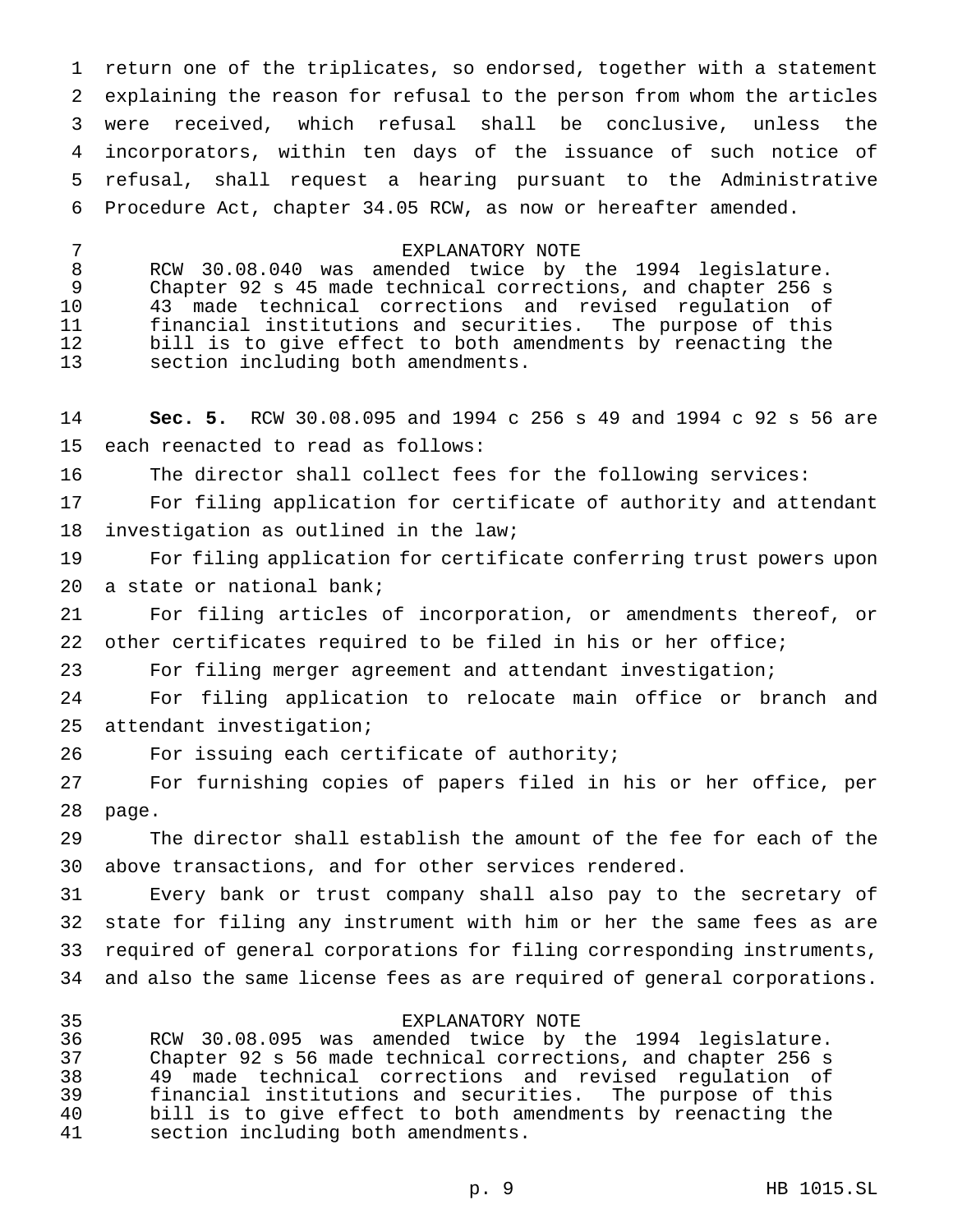**Sec. 6.** RCW 30.08.190 and 1994 c 256 s 51 and 1994 c 92 s 61 are each reenacted to read as follows:

 (1) Every regular report shall be filed with the director within thirty days from the date of issuance of the notice. Every special report shall be filed with the director within such time as shall be specified by him or her in the notice therefor.

 (2) Every bank and trust company which fails to file any report, required to be filed under subsection (1) of this section and within the time specified, shall be subject to a penalty of fifty dollars per day for each day's delay. A civil action for the recovery of any such penalty may be brought by the attorney general in the name of the state.

#### EXPLANATORY NOTE

 RCW 30.08.190 was amended twice by the 1994 legislature. Chapter 92 s 61 made technical corrections, and chapter 256 s 51 made technical corrections and revised regulation of financial institutions and securities. The purpose of this bill is to give effect to both amendments by reenacting the section including both amendments.

 **Sec. 7.** RCW 32.32.025 and 1994 c 256 s 105 and 1994 c 92 s 352 are each reenacted to read as follows:

 As used in this chapter, the following definitions apply, unless the context otherwise requires:

 (1) Except as provided in RCW 32.32.230, an "affiliate" of, or a person "affiliated" with, a specified person, is a person that directly, or indirectly through one or more intermediaries, controls, or is controlled by, or is under common control with, the person specified.

 (2) The term "amount", when used in regard to securities, means the principal amount if relating to evidences of indebtedness, the number of shares if relating to shares, and the number of units if relating to any other kind of security.

 (3) An "applicant" is a mutual savings bank which has applied to convert pursuant to this chapter.

 (4) The term "associate", when used to indicate a relationship with any person, means (a) any corporation or organization (other than the applicant or a majority-owned subsidiary of the applicant) of which the person is an officer or partner or is, directly or indirectly, the beneficial owner of ten percent or more of any class of equity securities, (b) any trust or other estate in which the person has a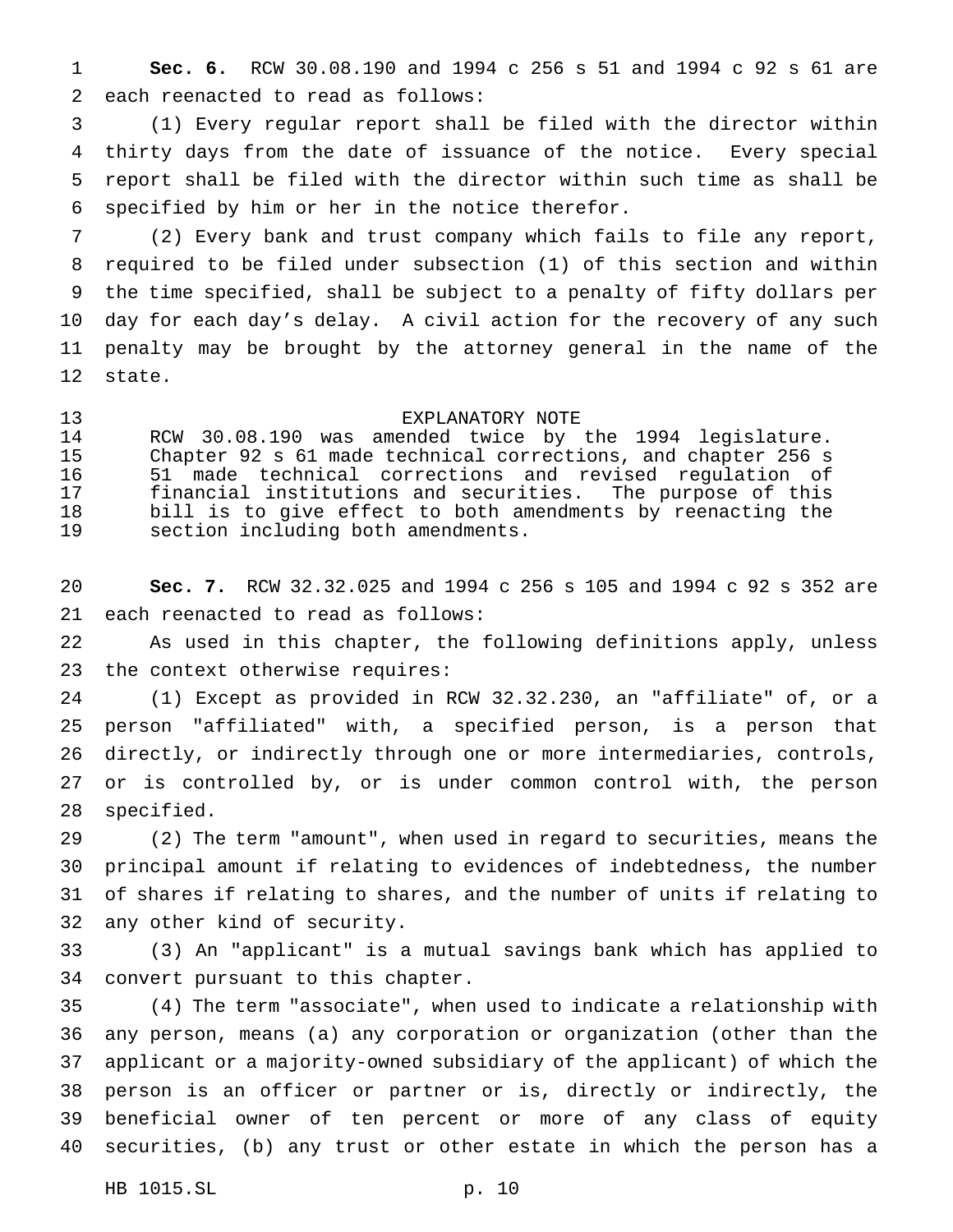substantial beneficial interest or as to which the person serves as trustee or in a similar fiduciary capacity, and (c) any relative who would be a "class A beneficiary" if the person were a decedent.

 (5) The term "broker" means any person engaged in the business of effecting transactions in securities for the account of others.

 (6) The term "capital stock" includes permanent stock, guaranty stock, permanent reserve stock, any similar certificate evidencing nonwithdrawable capital, or preferred stock, of a savings bank converted under this chapter or of a subsidiary institution or holding company.

 (7) The term "charter" includes articles of incorporation, articles of reincorporation, and certificates of incorporation, as amended, effecting (either with or without filing with any governmental agency) the organization or creation of an incorporated person.

 (8) Except as provided in RCW 32.32.230, the term "control" (including the terms "controlling", "controlled by", and "under common control with") means the possession, direct or indirect, of the power to direct or cause the direction of the management and policies of a person, whether through the ownership of voting securities, by contract, or otherwise.

 (9) The term "dealer" means any person who engages either for all or part of his or her time, directly or indirectly, as agent, broker, or principal, in the business of offering, buying, selling, or otherwise dealing or trading in securities issued by another person.

 (10) The term "deposits" refers to the deposits of a savings bank that is converting under this chapter, and may refer in addition to the deposits or share accounts of any other financial institution that is converting to the stock form in connection with a merger with and into a savings bank.

 (11) The term "director" means any director of a corporation, any trustee of a mutual savings bank, or any person performing similar functions with respect to any organization whether incorporated or unincorporated.

 (12) The term "eligibility record date" means the record date for determining eligible account holders of a converting mutual savings bank.

 (13) The term "eligible account holder" means any person holding a qualifying deposit as determined in accordance with RCW 32.32.180.

(14) The term "employee" does not include a director or officer.

p. 11 HB 1015.SL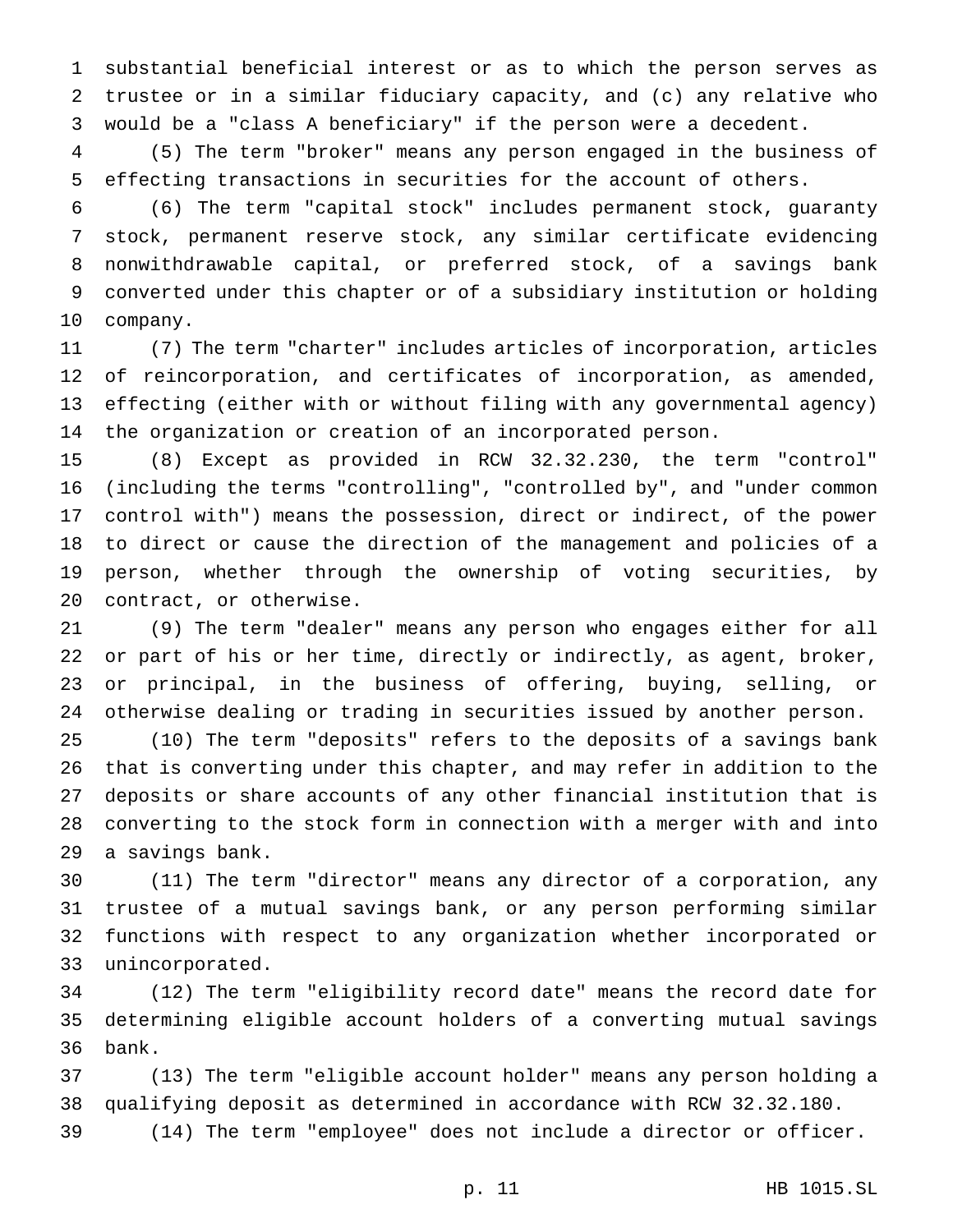(15) The term "equity security" means any stock or similar security; or any security convertible, with or without consideration, into such a security, or carrying any warrant or right to subscribe to or purchase such a security; or any such warrant or right.

 (16) The term "market maker" means a dealer who, with respect to a particular security, (a) regularly publishes bona fide, competitive bid and offer quotations in a recognized interdealer quotation system; or (b) furnishes bona fide competitive bid and offer quotations on request; and (c) is ready, willing, and able to effect transaction in reasonable quantities at his or her quoted prices with other brokers or dealers.

 (17) The term "material", when used to qualify a requirement for the furnishing of information as to any subject, limits the information required to those matters as to which an average prudent investor ought reasonably to be informed before purchasing an equity security of the applicant.

 (18) The term "mutual savings bank" means a mutual savings bank organized and operating under Title 32 RCW.

 (19) Except as provided in RCW 32.32.435, the term "offer", "offer to sell", or "offer of sale" shall include every attempt or offer to dispose of, or solicitation of an offer to buy, a security or interest in a security, for value. These terms shall not include preliminary negotiations or agreements between an applicant and any underwriter or among underwriters who are or are to be in privity of contract with an applicant.

 (20) The term "officer", for purposes of the purchase of stock in a conversion under this chapter or the sale of this stock, means the chairman of the board, president, vice president, secretary, treasurer or principal financial officer, comptroller or principal accounting officer, and any other person performing similar functions with respect to any organization whether incorporated or unincorporated.

 (21) Except as provided in RCW 32.32.435, the term "person" means an individual, a corporation, a partnership, an association, a joint- stock company, a trust, any unincorporated organization, or a government or political subdivision thereof.

 (22) The term "proxy" includes every form of authorization by which a person is or may be deemed to be designated to act for a stockholder in the exercise of his or her voting rights in the affairs of an

## HB 1015.SL p. 12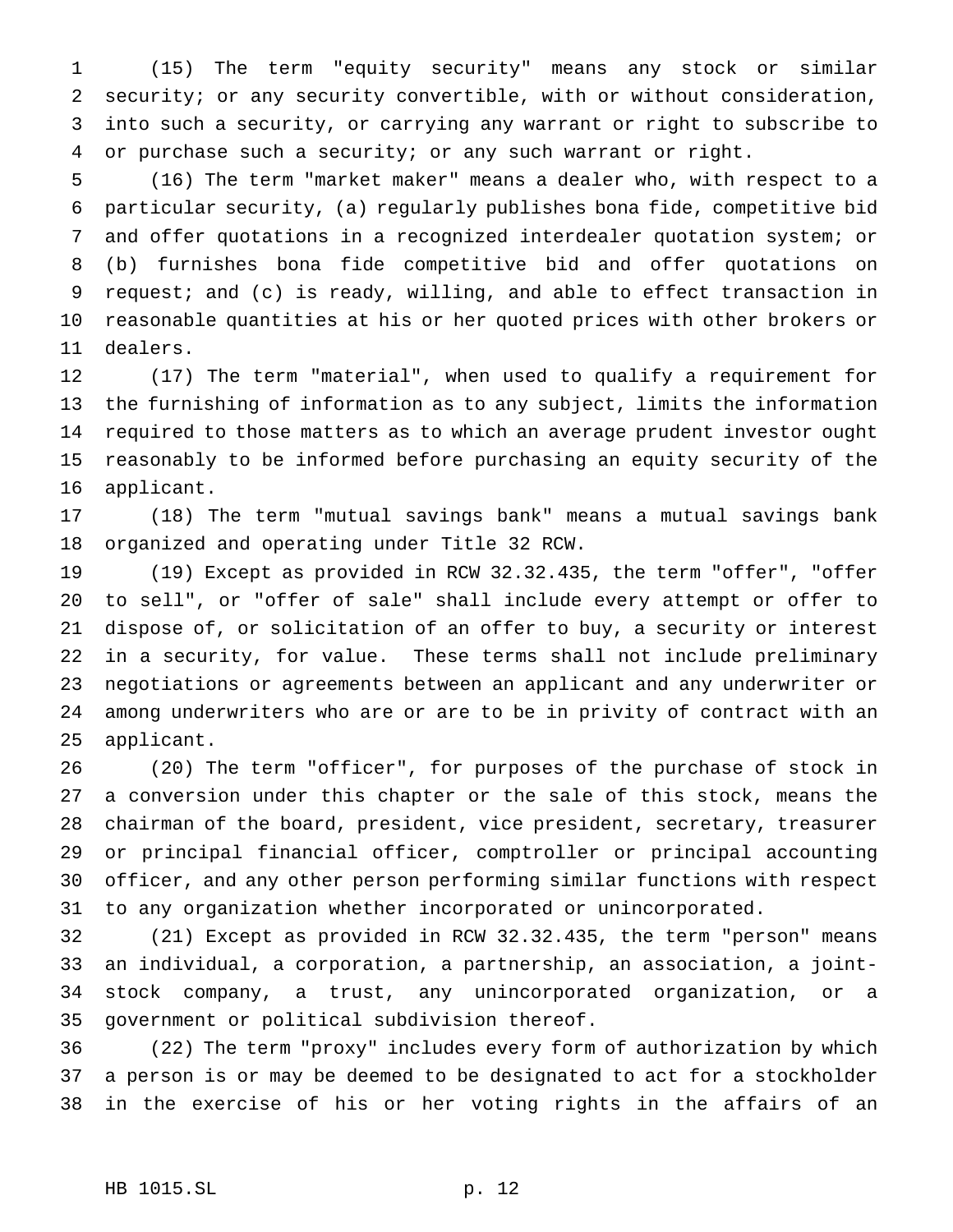institution. Such an authorization may take the form of failure to dissent or object.

 (23) The terms "purchase" and "buy" include every contract to purchase, buy, or otherwise acquire a security or interest in a security for value.

 (24) The terms "sale" and "sell" include every contract to sell or otherwise dispose of a security or interest in a security for value; but these terms do not include an exchange of securities in connection with a merger or acquisition approved by the director.

 (25) The term "savings account" means deposits established in a mutual savings bank and includes certificates of deposit.

 (26) Except as provided in RCW 32.32.435, the term "security" includes any note, stock, treasury stock, bond, debenture, transferable share, investment contract, voting-trust certificate, or in general, any instrument commonly known as a "security"; or any certificate of interest or participation in, temporary or interim certificate for, receipt for, or warrant or right to subscribe to or purchase any of the foregoing.

 (27) The term "series of preferred stock" refers to a subdivision, within a class of preferred stock, each share of which has preferences, limitations, and relative rights identical with those of other shares of the same series.

 (28) The term "subscription offering" refers to the offering of shares of capital stock, through nontransferable subscription rights issued to: (a) Eligible account holders as required by RCW 32.32.045; (b) supplemental eligible account holders as required by RCW 32.32.055; (c) directors, officers, and employees, as permitted by RCW 32.32.140; and (d) eligible account holders and supplemental eligible account holders as permitted by RCW 32.32.145.

 (29) A "subsidiary" of a specified person is an affiliate controlled by the person, directly or indirectly through one or more intermediaries.

 (30) The term "supplemental eligibility record date" means the supplemental record date for determining supplemental eligible account holders of a converting savings bank required by RCW 32.32.055. The date shall be the last day of the calendar quarter preceding director approval of the application for conversion.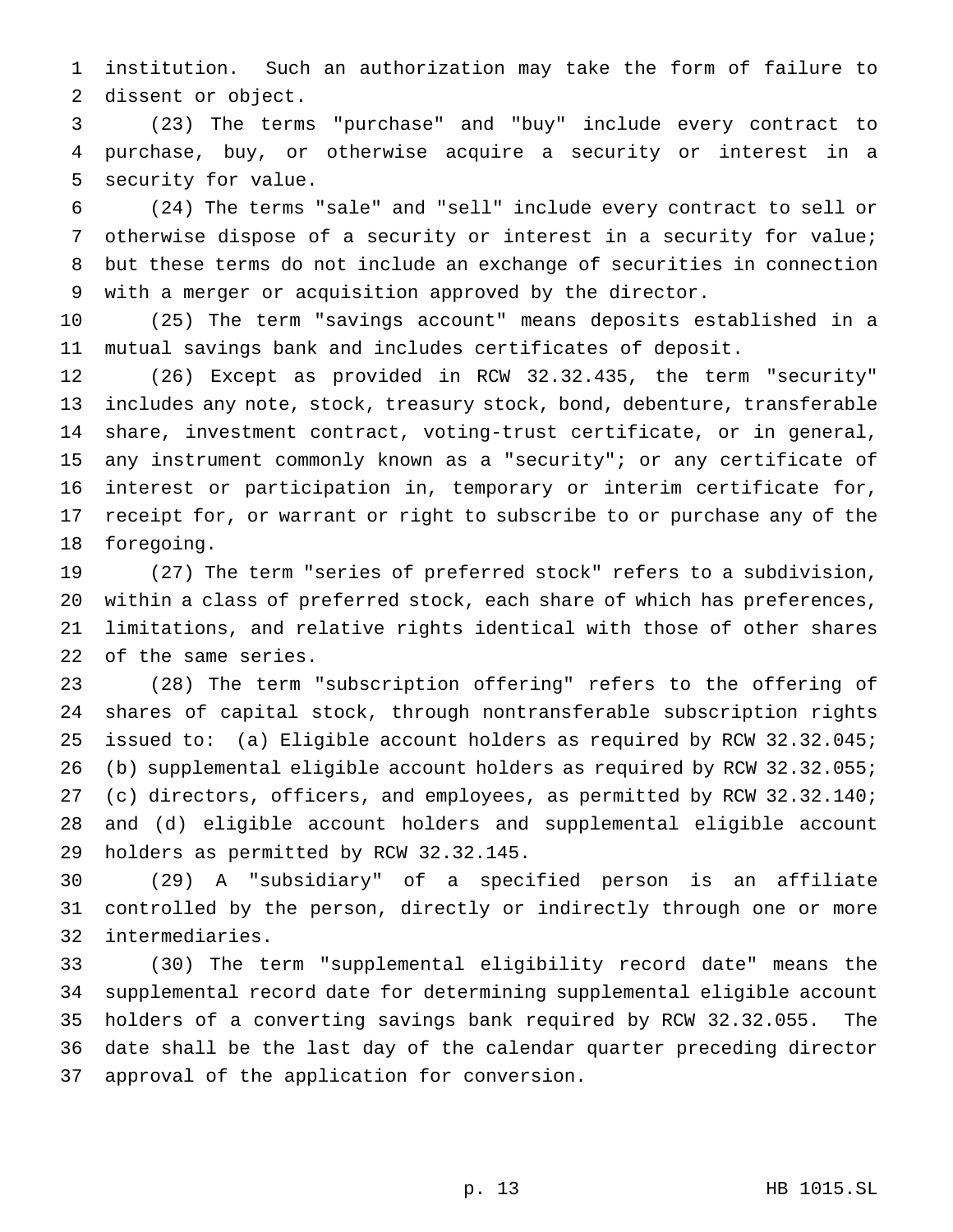(31) The term "supplemental eligible account holder" means any person holding a qualifying deposit, except officers, directors, and their associates, as of the supplemental eligibility record date.

 (32) The term "underwriter" means any person who has purchased from an applicant with a view to, or offers or sells for an applicant in connection with, the distribution of any security, or participates or has a direct or indirect participation in the direct or indirect underwriting of any such undertaking; but the term does not include a person whose interest is limited to a commission from an underwriter or dealer not in excess of the usual and customary distributors' or sellers commission. The term "principal underwriter" means an underwriter in privity of contract with the applicant or other issuer of securities as to which that person is the underwriter.

 Terms defined in other chapters of this title, when used in this chapter, shall have the meanings given in those definitions, to the extent those definitions are not inconsistent with the definitions contained in this chapter unless the context otherwise requires.

 EXPLANATORY NOTE RCW 32.32.025 was amended twice by the 1994 legislature. Chapter 92 s 352 made technical corrections, and chapter 256 s 105 made technical corrections and revised regulation of financial institutions and securities. The purpose of this bill is to give effect to both amendments by reenacting the section including both amendments.

 **Sec. 8.** RCW 35.23.051 and 1994 c 223 s 17 and 1994 c 81 s 36 are each reenacted to read as follows:

 General municipal elections in second class cities not operating under the commission form of government shall be held biennially in the odd-numbered years and shall be subject to general election law.

 The terms of office of the mayor, city attorney, clerk, and treasurer shall be four years and until their successors are elected and qualified and assume office in accordance with RCW 29.04.170: PROVIDED, That if the offices of city attorney, clerk, and treasurer are made appointive, the city attorney, clerk, and treasurer shall not be appointed for a definite term: PROVIDED FURTHER, That the term of the elected treasurer shall not commence in the same biennium in which the term of the mayor commences, nor in which the terms of the city attorney and clerk commence if they are elected.

 Council positions shall be numbered in each second class city so that council position seven has a two-year term of office and council

HB 1015.SL p. 14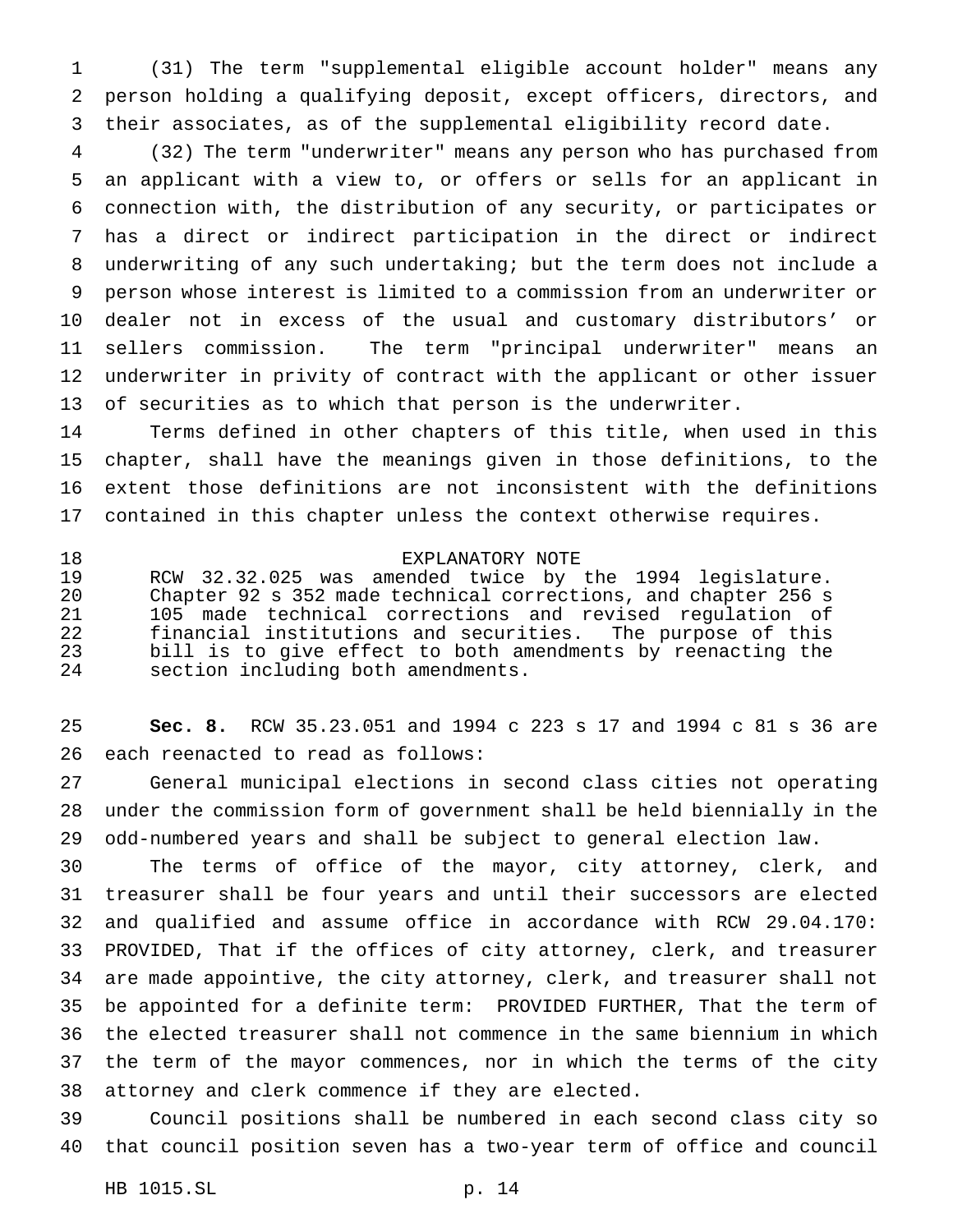positions one through six shall each have four-year terms of office. Each councilmember shall remain in office until a successor is elected and qualified and assumes office in accordance with RCW 29.04.170.

 In its discretion the council of a second class city may divide the city by ordinance, into a convenient number of wards, not exceeding six, fix the boundaries of the wards, and change the ward boundaries from time to time and as provided in RCW 29.70.100. No change in the boundaries of any ward shall be made within one hundred twenty days next before the date of a general municipal election, nor within twenty months after the wards have been established or altered. However, if a boundary change results in one ward being represented by more councilmembers than the number to which it is entitled, those having the shortest unexpired terms shall be assigned by the council to wards where there is a vacancy, and the councilmembers so assigned shall be deemed to be residents of the wards to which they are assigned for purposes of determining whether those positions are vacant.

 Whenever such city is so divided into wards, the city council shall designate by ordinance the number of councilmembers to be elected from each ward, apportioning the same in proportion to the population of the wards. Thereafter the councilmembers so designated shall be elected by the voters resident in such ward, or by general vote of the whole city as may be designated in such ordinance. Council position seven shall not be associated with a ward and the person elected to that position may reside anywhere in the city and voters throughout the city may vote at a primary to nominate candidates for position seven, when a primary is necessary, and at a general election to elect the person to council position seven. When additional territory is added to the city it may by act of the council, be annexed to contiguous wards without affecting the right to redistrict at the expiration of twenty months after last previous division. The removal of a councilmember from the ward for which he or she was elected shall create a vacancy in such office.

 Wards shall be redrawn as provided in chapter 29.70 RCW. Wards shall be used as follows: (1) Only a resident of the ward may be a candidate for, or hold office as, a councilmember of the ward; and (2) only voters of the ward may vote at a primary to nominate candidates for a councilmember of the ward. Voters of the entire city may vote at the general election to elect a councilmember of a ward, unless the city had prior to January 1, 1994, limited the voting in the general election for any or all council positions to only voters residing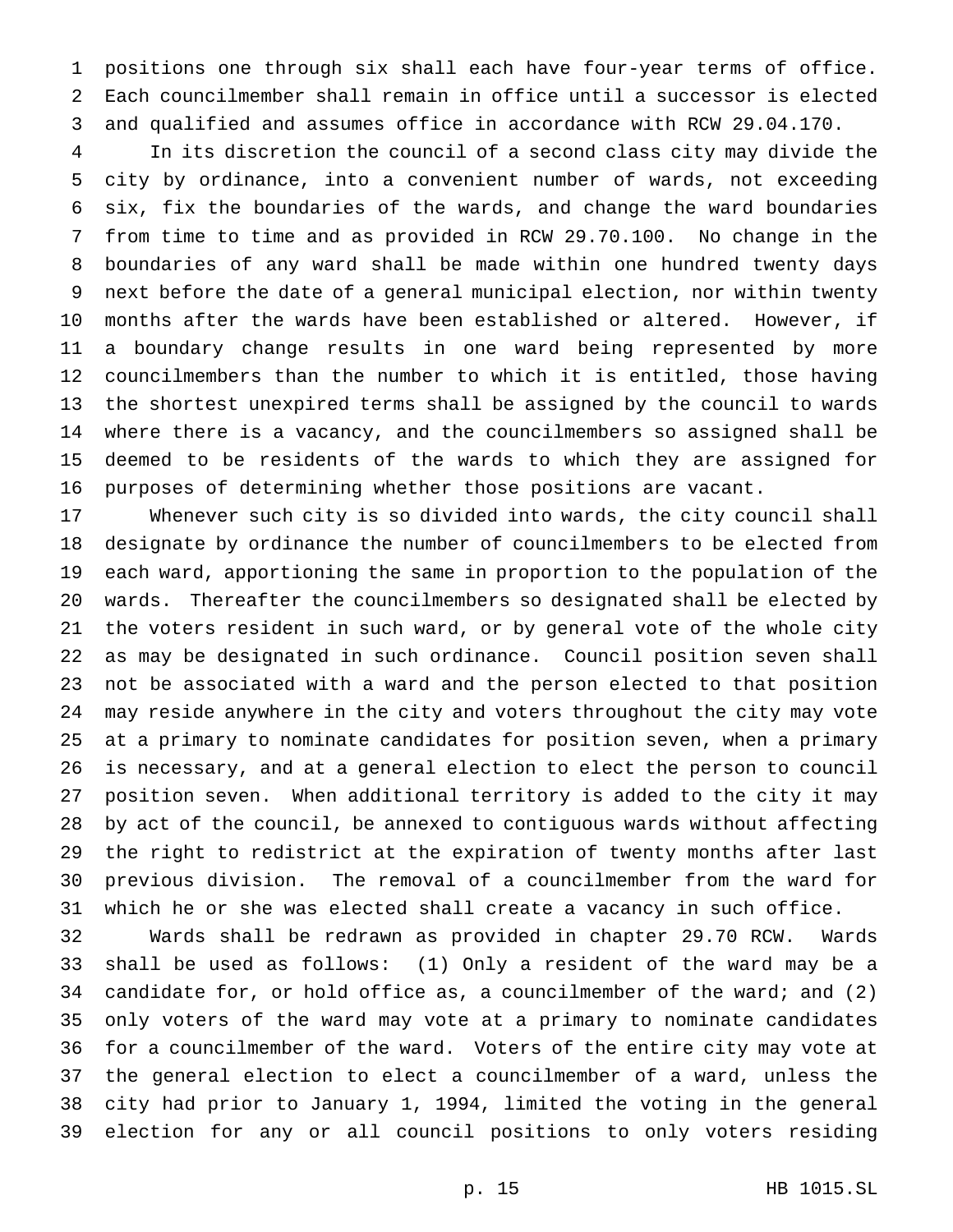within the ward associated with the council positions. If a city had so limited the voting in the general election to only voters residing within the ward, then the city shall be authorized to continue to do so. The elections for the remaining council position or council positions that are not associated with a ward shall be conducted as if the wards did not exist.

# EXPLANATORY NOTE

 RCW 35.23.051 was amended twice and recodified by the 1994 legislature. Chapter 81 s 36 recodified RCW 35.24.050 and revised classifications of cities and towns, and chapter 223 s 17 revised local government election practices. The purpose of this bill is to give effect to both amendments by reenacting the section including both amendments.

 **Sec. 9.** RCW 35.23.101 and 1994 c 223 s 19 and 1994 c 81 s 38 are each reenacted to read as follows:

 The council of a second class city may declare a council position vacant if the councilmember is absent for three consecutive regular meetings without permission of the council. In addition, a vacancy in an elective office shall occur and shall be filled as provided in chapter 42.12 RCW.

 Vacancies in offices other than that of mayor or city councilmember shall be filled by appointment of the mayor.

 If there is a temporary vacancy in an appointive office due to illness, absence from the city or other temporary inability to act, the mayor may appoint a temporary appointee to exercise the duties of the office until the temporary disability of the incumbent is removed.

# EXPLANATORY NOTE

 RCW 35.23.101 was amended twice and recodified by the 1994 legislature. Chapter 81 s 38 recodified RCW 35.24.100 and revised classifications of cities and towns, and chapter 223 s 19 revised local government election practices. The purpose of this bill is to give effect to both amendments by reenacting the section including both amendments.

 **Sec. 10.** RCW 35.23.850 and 1994 c 223 s 16 and 1994 c 81 s 34 are each reenacted to read as follows:

 In any city initially classified as a second class city prior to January 1, 1993, that retained its second class city plan of government when the city reorganized as a noncharter code city, the city council may divide the city into wards, not exceeding six in all, or change the boundaries of existing wards at any time less than one hundred twenty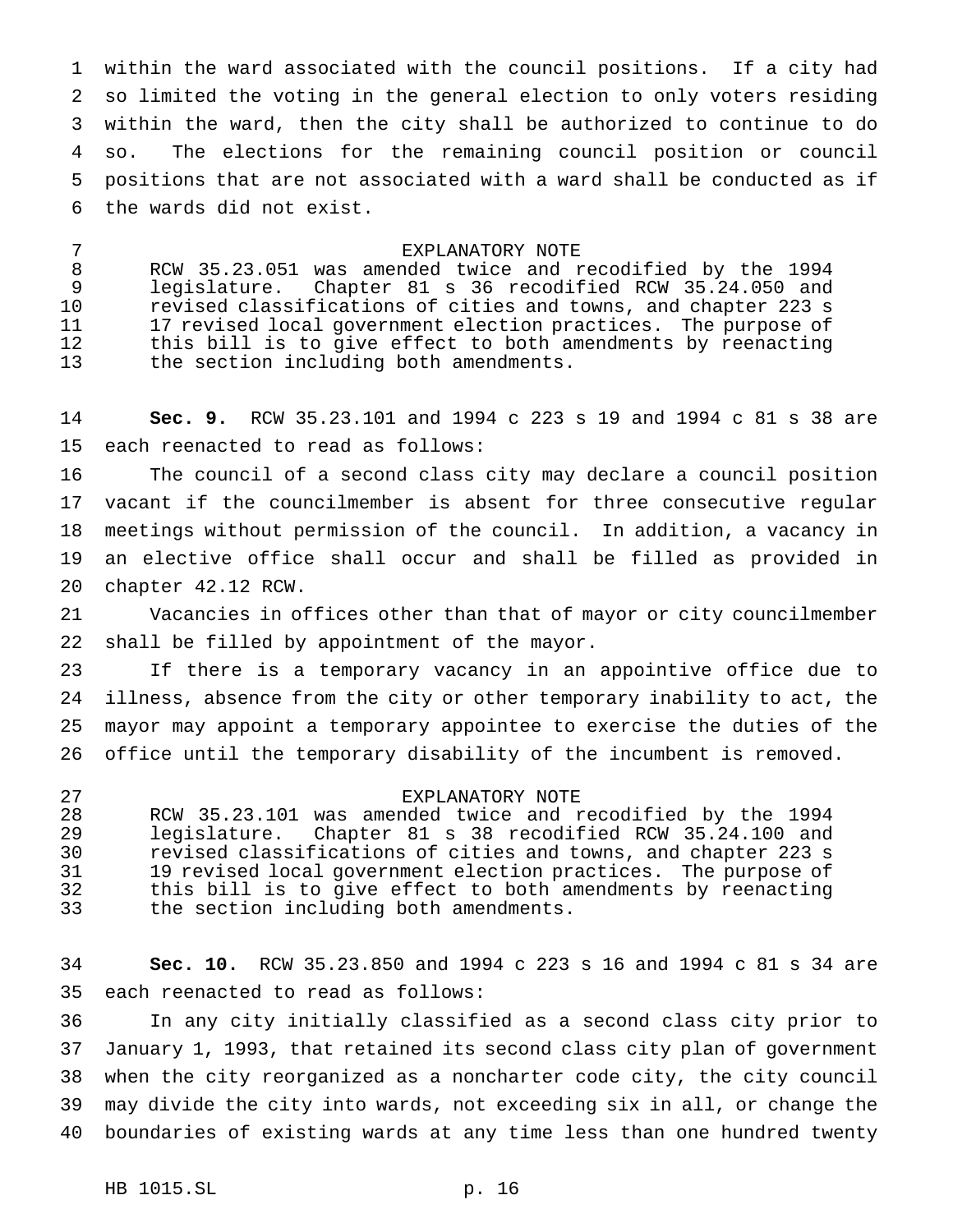days before a municipal general election. No change in the boundaries of wards shall affect the term of any councilmember, and councilmembers shall serve out their terms in the wards of their residences at the time of their elections. However, if these boundary changes result in one ward being represented by more councilmembers than the number to which it is entitled, those having the shortest unexpired terms shall be assigned by the council to wards where there is a vacancy, and the councilmembers so assigned shall be deemed to be residents of the wards to which they are assigned for purposes of determining whether those positions are vacant.

 The representation of each ward in the city council shall be in proportion to the population as nearly as is practicable.

 Wards shall be redrawn as provided in chapter 29.70 RCW. Wards shall be used as follows: (1) Only a resident of the ward may be a candidate for, or hold office as, a councilmember of the ward; and (2) only voters of the ward may vote at a primary to nominate candidates for a councilmember of the ward. Voters of the entire city may vote at the general election to elect a councilmember of a ward, unless the city had prior to January 1, 1994, limited the voting in the general election for any or all council positions to only voters residing within the ward associated with the council positions. If a city had so limited the voting in the general election to only voters residing within the ward, then the city shall be authorized to continue to do so. The elections for the remaining council position or council positions that are not associated with a ward shall be conducted as if the wards did not exist.

#### EXPLANATORY NOTE

 RCW 35.23.850 was amended twice and recodified by the 1994 legislature. Chapter 81 s 34 recodified RCW 35.23.530 and revised classifications of cities and towns, and chapter 223 s 16 revised local government election practices. The purpose of this bill is to give effect to both amendments by reenacting the section including both amendments.

 **Sec. 11.** RCW 35A.06.020 and 1994 c 223 s 27 and 1994 c 81 s 68 are each reenacted to read as follows:

 The classifications of municipalities which existed prior to the time this title goes into effect--first class cities, second class cities, unclassified cities, and towns--and the restrictions, limitations, duties, and obligations specifically imposed by law upon such classes of cities and towns, shall have no application to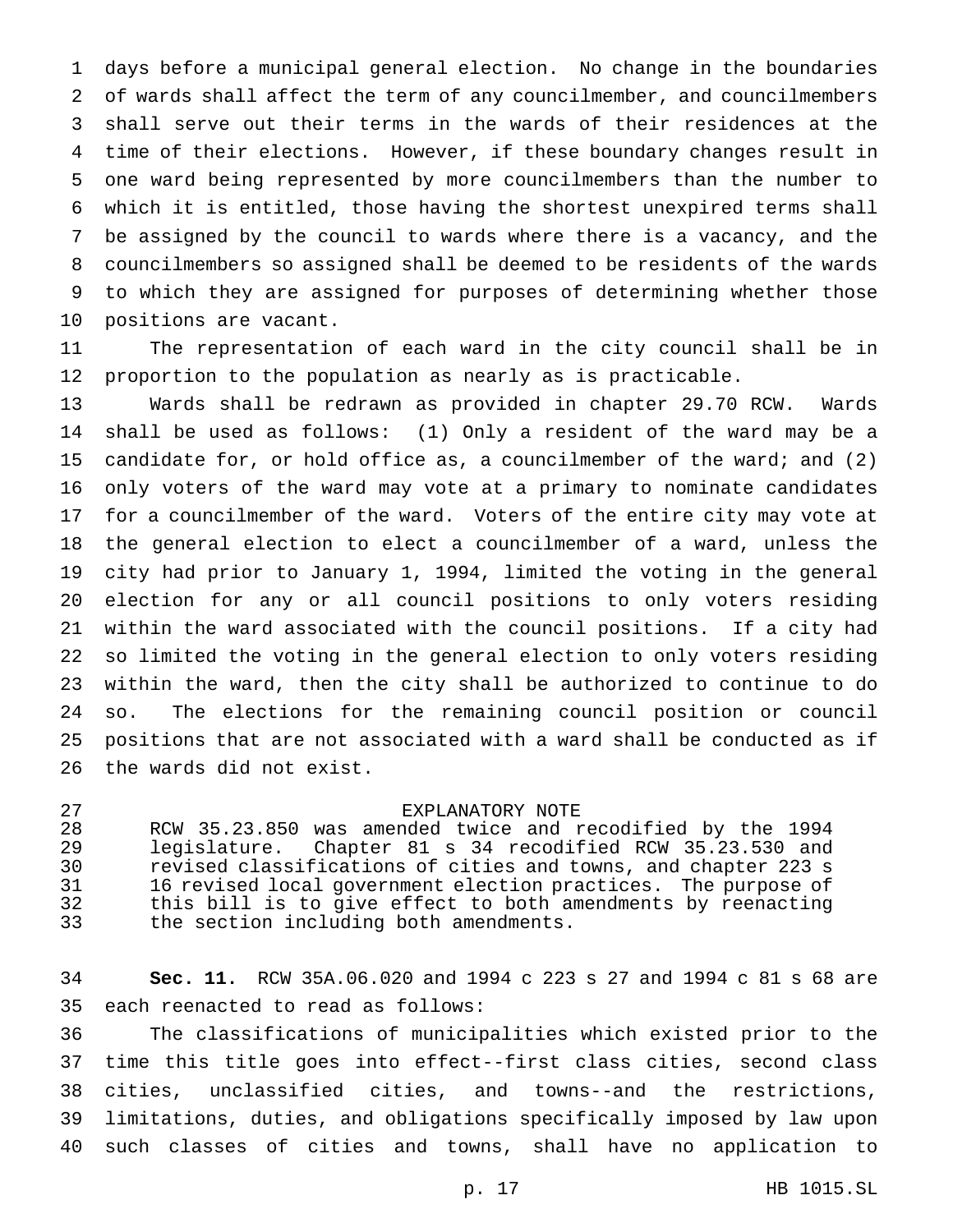noncharter code cities, but every noncharter code city, by adopting such classification, has elected to be governed by the provisions of this title, with the powers granted hereby. However, any code city that retains its old plan of government is subject to the laws applicable to that old plan of government until the city abandons its old plan of government and reorganizes and adopts a plan of government under chapter 35A.12 or 35A.13 RCW.

## 8 EXPLANATORY NOTE

 RCW 35A.06.020 was amended twice by the 1994 legislature. Chapter 81 s 68 revised classifications of cities and towns, and chapter 223 s 27 revised local government election practices. The purpose of this bill is to give effect to both amendments by reenacting the section including both amendments.

 **Sec. 12.** RCW 36.21.011 and 1994 c 301 s 6 and 1994 c 124 s 1 are each reenacted to read as follows:

 Any assessor who deems it necessary in order to complete the listing and the valuation of the property of the county within the time prescribed by law, (1) may appoint one or more well qualified persons to act as assistants or deputies who shall not engage in the private practice of appraising within the county in which he or she is employed without the written permission of the assessor filed with the auditor; and each such assistant or deputy so appointed shall, under the direction of the assessor, after taking the required oath, perform all the duties enjoined upon, vested in or imposed upon assessors, and (2) may contract with any persons, firms or corporations, who are expert appraisers, to assist in the valuation of property.

 To assist each assessor in obtaining adequate and well qualified assistants or deputies, the state department of personnel, after consultation with the Washington state association of county assessors, the Washington state association of counties, and the department of revenue, shall establish by July 1, 1967, and shall thereafter maintain, a classification and salary plan for those employees of an assessor who act as appraisers. The plan shall recommend the salary range and employment qualifications for each position encompassed by it, and shall, to the fullest extent practicable, conform to the classification plan, salary schedules and employment qualifications for state employees performing similar appraisal functions.

 An assessor who intends to put such plan into effect shall inform the department of revenue and the county legislative authority of this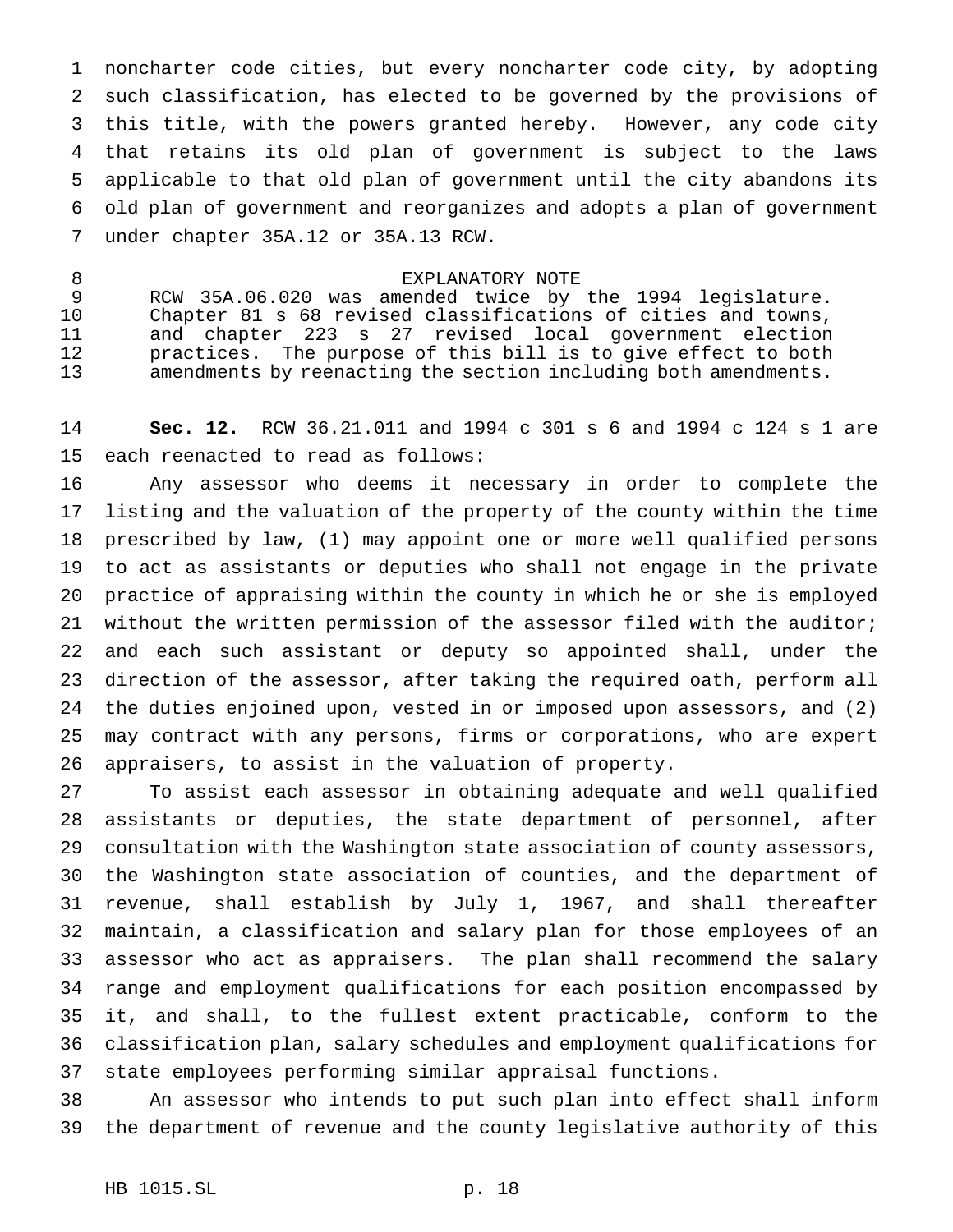intent in writing. The department of revenue and the county legislative authority may thereupon each designate a representative, and such representative or representatives as may be designated by the department of revenue or the county legislative authority, or both, shall form with the assessor a committee. The committee so formed may, by unanimous vote only, determine the required number of certified appraiser positions and their salaries necessary to enable the assessor to carry out the requirements relating to revaluation of property in chapter 84.41 RCW. The determination of the committee shall be certified to the county legislative authority. The committee may be formed only once in a period of four calendar years.

 After such determination, the assessor may provide, in each of the four next succeeding annual budget estimates, for as many positions as are established in such determination. Each county legislative authority to which such a budget estimate is submitted shall allow sufficient funds for such positions. An employee may be appointed to a position covered by the plan only if the employee meets the employment qualifications established by the plan.

## EXPLANATORY NOTE

 RCW 36.21.011 was amended twice by the 1994 legislature. Chapter 124 s 1, and chapter 301 s 6 both made technical corrections. The purpose of this bill is to give effect to both amendments by reenacting the section including both amendments.

 **Sec. 13.** RCW 41.32.500 and 1994 c 197 s 17 and 1994 c 177 s 5 are each reenacted to read as follows:

 Membership in the retirement system is terminated when a member retires for service or disability, dies, or withdraws his or her accumulated contributions.

 The prior service certificate becomes void when a member dies or withdraws the accumulated contributions, and any prior administrative interpretation of the board of trustees, consistent with this section, is hereby ratified, affirmed and approved.

#### EXPLANATORY NOTE

 RCW 41.32.500 was amended twice by the 1994 legislature. Chapter 177 s 5 related to withdrawal from the teachers' retirement system, and chapter 197 s 17 related to reentering the retirement system. The purpose of this bill is to give effect to both amendments by reenacting the section including both amendments.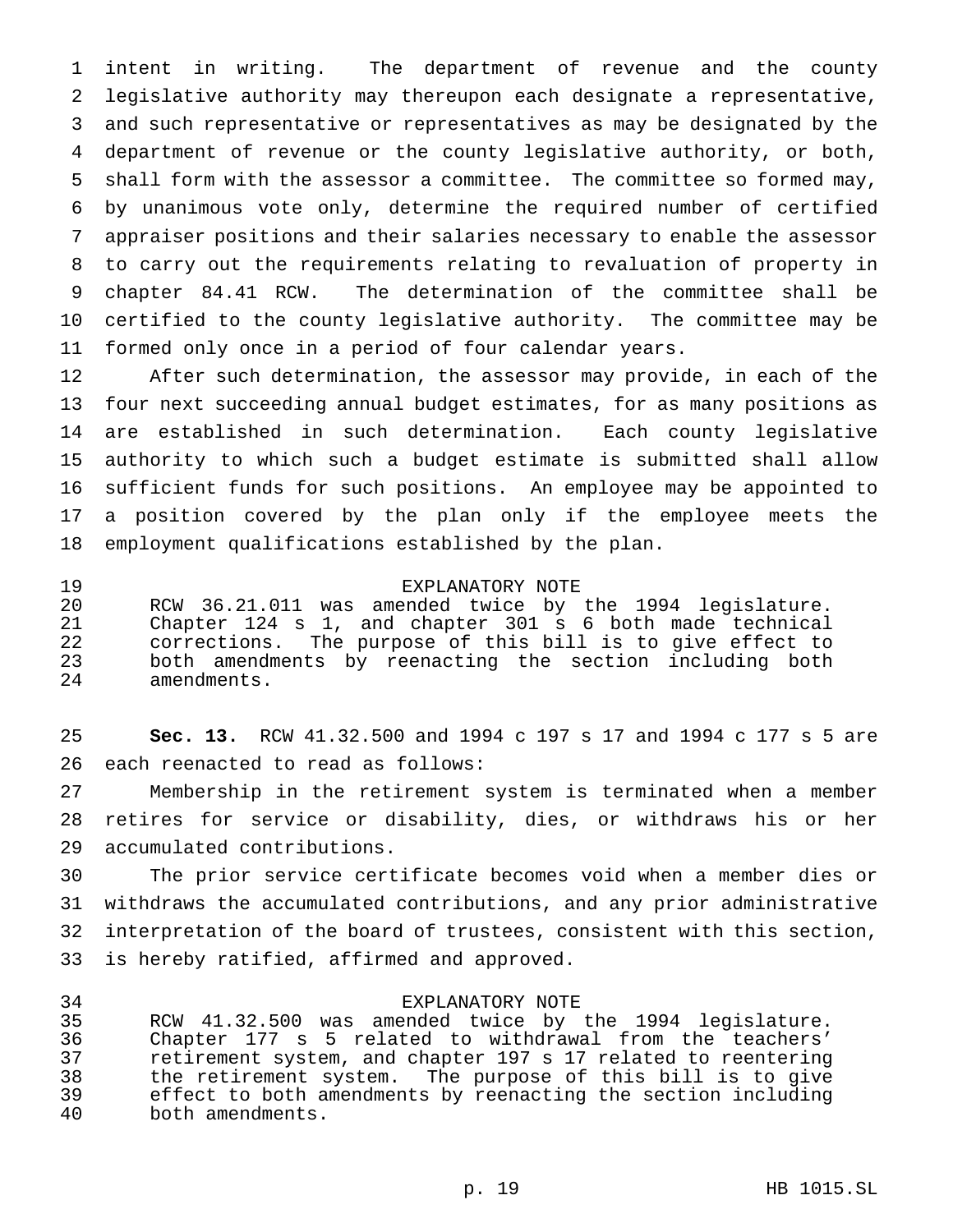**Sec. 14.** RCW 84.40.080 and 1994 c 301 s 37 and 1994 c 124 s 21 are each reenacted to read as follows:

 An assessor shall enter on the assessment roll in any year any property shown to have been omitted from the assessment roll of any preceding year, at the value for the preceding year, or if not then valued, at such value as the assessor shall determine for the preceding year, and such value shall be stated separately from the value of any other year. Where improvements have not been valued and assessed as a part of the real estate upon which the same may be located, as evidenced by the assessment rolls, they may be separately valued and assessed as omitted property under this section. No such assessment shall be made in any case where a bona fide purchaser, encumbrancer, or contract buyer has acquired any interest in said property prior to the time such improvements are assessed. When such an omitted assessment is made, the taxes levied thereon may be paid within one year of the due date of the taxes for the year in which the assessment is made without penalty or interest. In the assessment of personal property, the assessor shall assess the omitted value not reported by the taxpayer as evidenced by an inspection of either the property or the books and records of said taxpayer by the assessor.

EXPLANATORY NOTE

 RCW 84.40.080 was amended twice by the 1994 legislature. Chapter 124 s 21 made technical corrections, and chapter 301 s 24 37 revised the procedure for entering omitted property on the<br>25 assessment roll. The purpose of this bill is to give effect to assessment roll. The purpose of this bill is to give effect to both amendments by reenacting the section including both amendments.

 **Sec. 15.** RCW 84.48.050 and 1994 c 301 s 42 and 1994 c 124 s 31 are each reenacted to read as follows:

 The county assessor shall, on or before the fifteenth day of January in each year, make out and transmit to the state auditor, in such form as may be prescribed, a complete abstract of the tax rolls of the county, showing the number of acres that have been assessed and the total value of the real property, including the structures on the real property; the total value of all taxable personal property in the county; the aggregate amount of all taxable property in the county; the total amount as equalized and the total amount of taxes levied in the county for state, county, city and other taxing district purposes, for that year. Should the assessor of any county fail to transmit to the department of revenue the abstract provided for in RCW 84.48.010, and